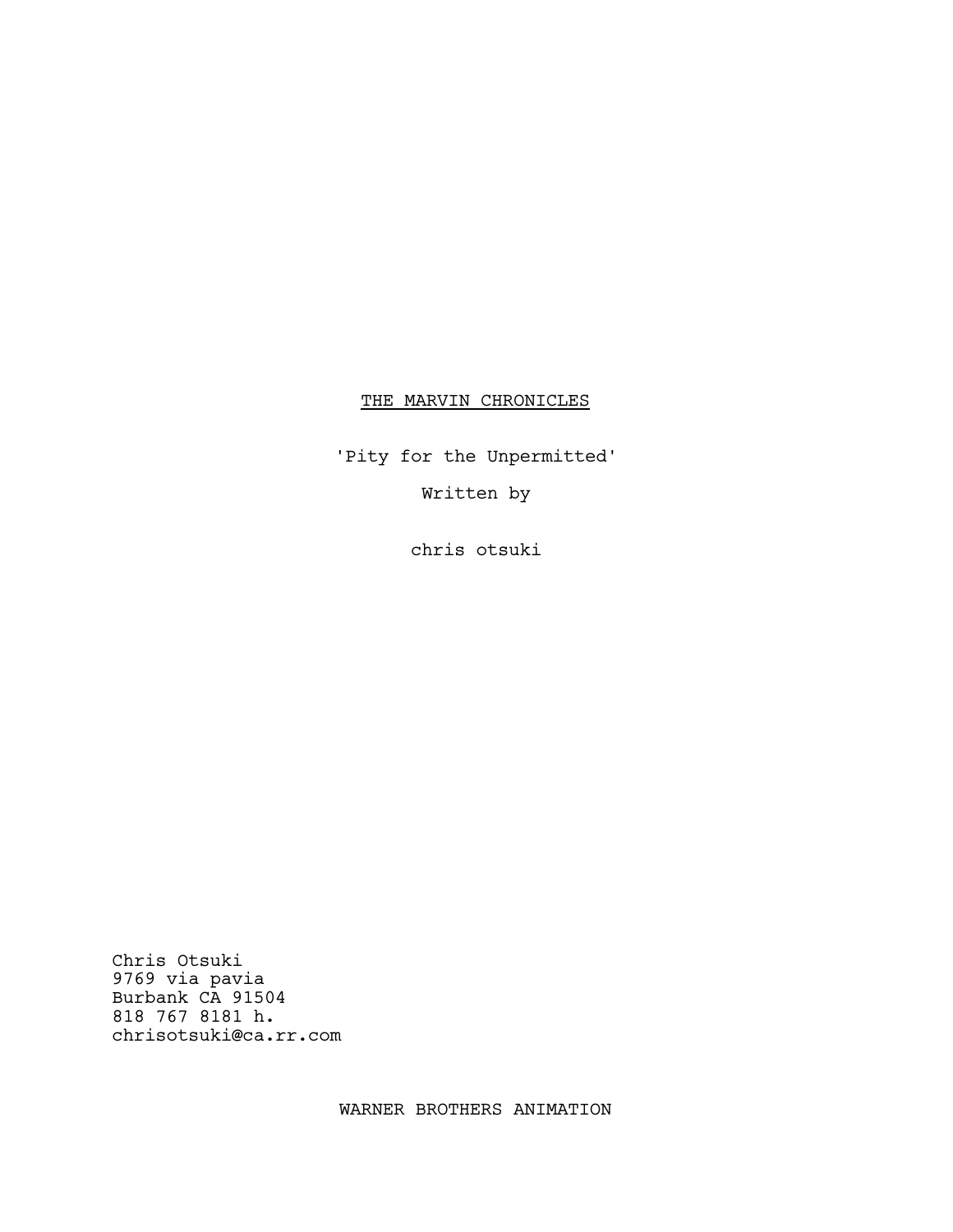**THE MARVIN CHRONICLES**

"PITY FOR THE UNPERMITTED" ACT I

FADE IN:

EXT. SPACE

Mars in all her crimson glory. MARTIAN ANTHEM MUSIC INTRO. TRUCK IN:

DISSOLVE TO:

EXT. NEWMARSCITY - DAY

Typical hustle and bustle in the Martian Metropolis. TRUCK IN ON the Martian PAPERWORKS, a huge bureaucratic ministry. MARTIAN ANTHEM INTRO.

> MARTIAN CHORUS *Bright Martian Years! Well ordered life...*

> > CUT TO:

INT. MARTIAN PAPERWORKS

We see Martian hands coming up with rubber stamps, stamping papers OK. Up and down, up and down.

> MARTIAN CHORUS *...is how we keep our world from strife...*

At bank after bank of desks, like a gigantic bureaucratic Busby Berkely chorus, Martians happily rubber-stamp forms and shove piles of papers into bins of robot PAPERPUSHERS puttering from desk to desk, collecting piles of paperwork.

> MARTIAN CHORUS (CONT'D) *We shuf-fle papers to and fro... Cause that's what makes the whole thing go...*

We see the entire PAPERWORKS, a vast football field sized office sporting an endless field of desks of rubberstamping Martians. At the center of the field, the IMPERIAL IMPERATOR stands at a lectern control station, conducting the action as if he were Leonard Bernstein. Behind him is a huge bay window, through which we can see the whole panorama of NewMarsCity.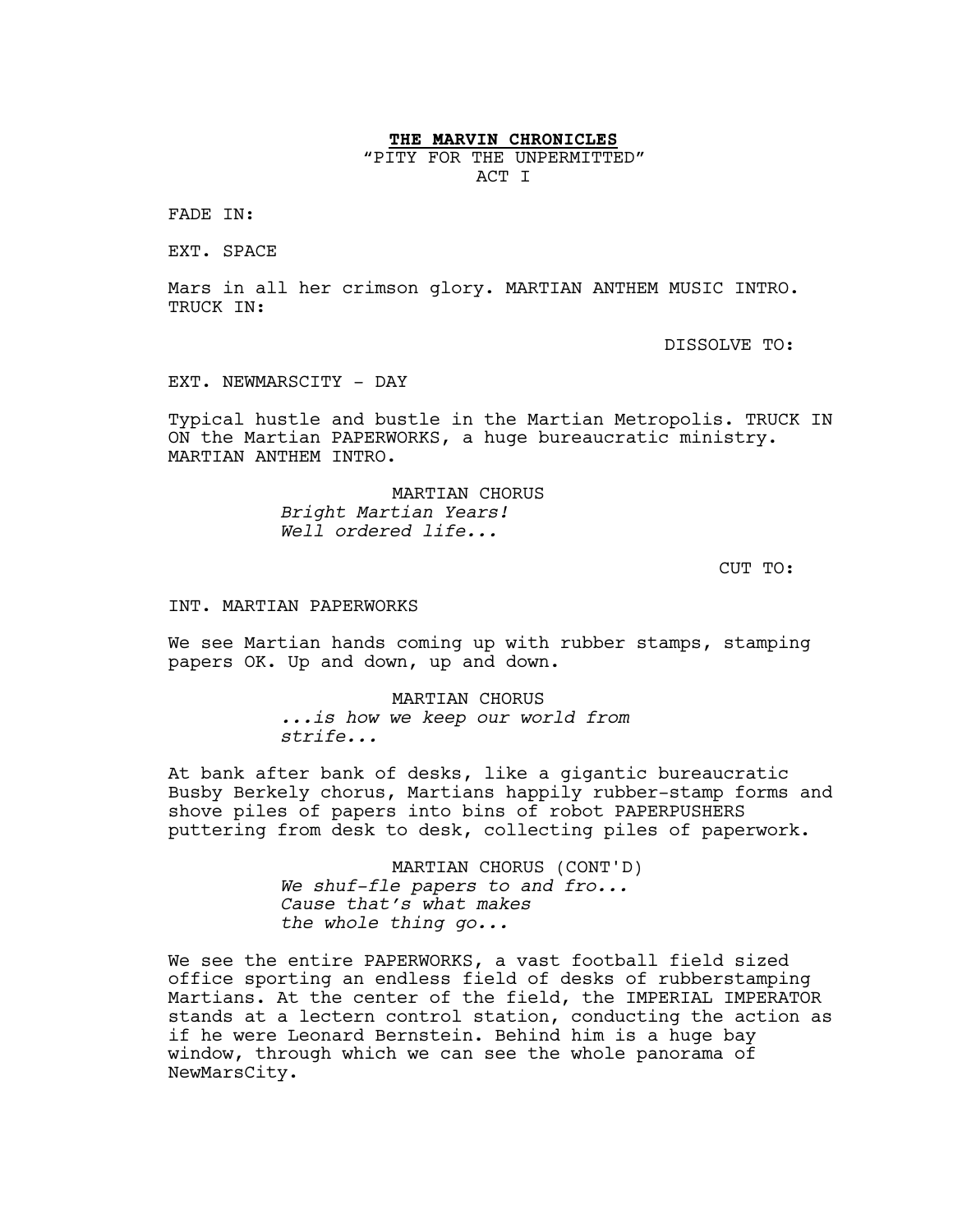MARTIAN CHORUS (CONT'D) *...it's paperwork that makes our day! Bureaucracy is A-OK!*

And in the midst of this great mass of Mars sits MARVIN, happily rubber stamping away with the rest. His loyal dog K-9 holds a rubberstamp with his tail. Marvin holds out a paper for him to stamp, which he does with great enthusiasm. There's a photo of K-9 on Marvin's desk.

> MARTIAN CHORUS (VO) (CONT'D) *Mar-tians, don't dare forget this Rule of State...*

MARVIN (joining in) *Don't fold, don't spin-dle, and don't mu-ti-late!*

 $K-9$ (tuneful howling)

MARVIN Ooo. Isn't that lovely, K-9?

K-9 nods happily. HAPPY PANTING SFX. Marvin holds up one of the papers he's stamping.

> MARVIN (CONT'D) Permit #450077-A. Very important form, K-9... very important indeed!

K-9 happily stamps it for him. A ROBOT PAPER PUSHER motors up, with a bin extended. K-9 shoves a pile of permits to the bin. But before he can get them in, a WARNING LIGHT goes off on the console. SFX: RED ALERT.

A huge hanging EYEBALL that dominates the center of the high domed ceiling turns and looks at MARVIN, a searchlight peering out from the pupil of the great eye.

Marvin looks up, bewildered. The entire room FLASHES RED with alarms. SFX: ALARM!

Three CENSOR SENSORS, floating black sphereoids with telescope eyes, emerge from the pupil of the giant eye. They hover down to Marvin. Sprouting mech hands, they seize him by the helmet brush, unceremoniously hauling him away.

> CENSOR SENSORS VIOLATION... VIOLATION... VIOLATION...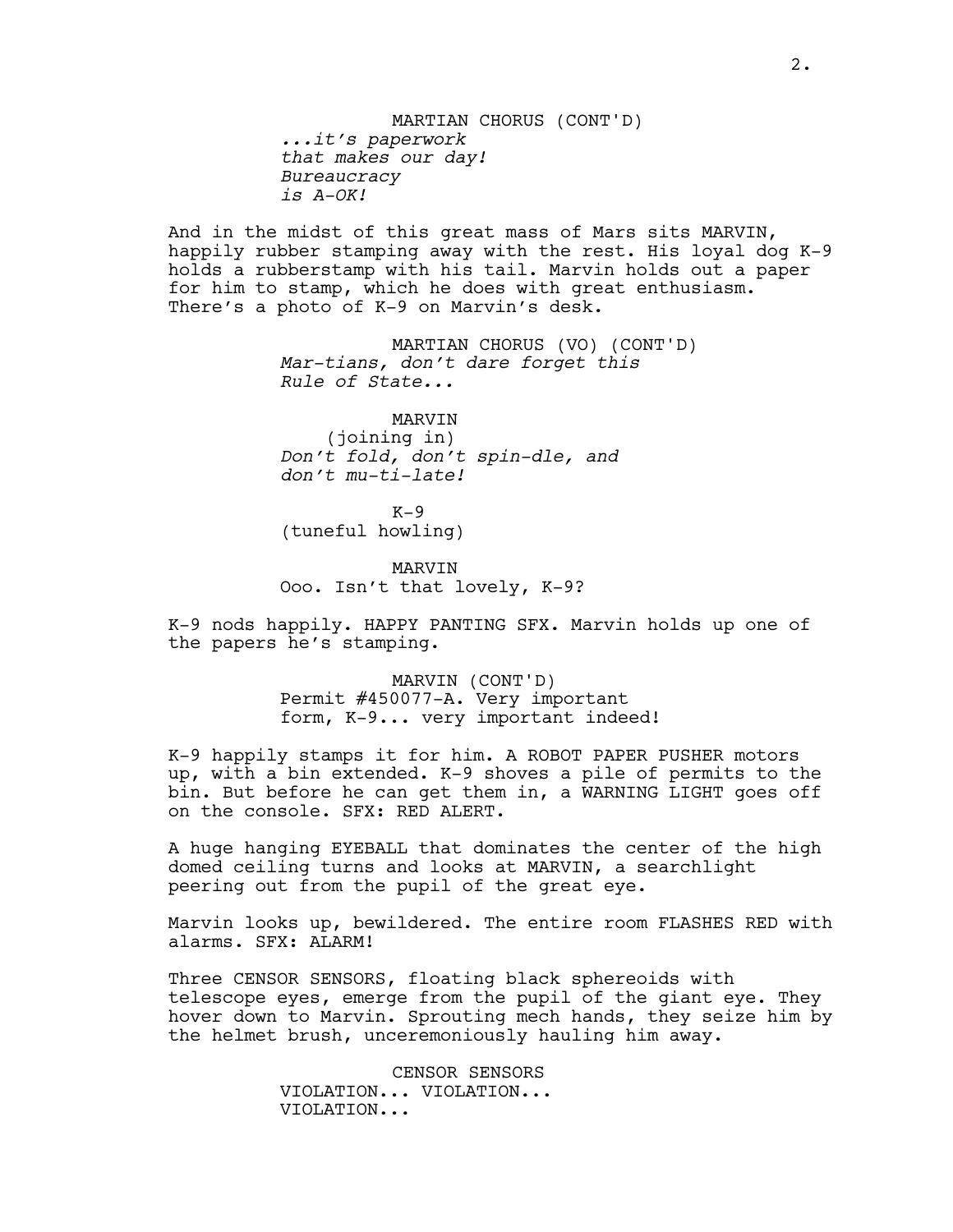A pair of Censor Sensors hoist K-9 up too. In the scuffle the suddenly abandonned pile of paperwork teeters on the desk.

The pile of papers falls to the floor. The Paperpusher robot motors off without them, bin still empty. TRUCK IN on the papers, strewn over the floor. OMINOUS MUSIC.

The Censor Sensors drop Marvin and K-9 in a heap before Marvin's ever stern and unsympathetic immediate superior, THE IMPERIAL IMPERATOR.

The imperator consults a punch card. He speaks a magnificently droll aristocratic voice that couldn't care whether you live or die, rather like Christopher Lee enhanced with a snooty english accent.

> IMPERIAL IMPERATOR Well, well... Marvin 5.43221. Do you realize your permit to exist expires today?

Shocked, Marvin pulls out his ID folder. A Jacob's Ladder of ID cards unfolds, reading things like WORK PERMIT, TRAVEL PERMIT, VOTING PERMIT etc.

We see the EXISTENCE PERMIT. It's a plastic electronic card showing a photo of Marvin. It reads:

PERMIT TO EXIST

MARVIN 5.43221

And flashing across the card in neon red:

EXPIRES TODAY

EXPIRES TODAY

## EXPIRES TODAY

MUSIC STING! Nearby Martians edge away from Marvin as if he was plague-ridden. The Martians throw up instant cubical walls, shielding themselves from the leprous little misfit. Posted on the walls are signs:

GO AWAY! BEAT IT! SORRY--CLOSED, UNPERMITTED PERSONS NOT PERMITTED, etc.

> MARTIANS (ad-lib shocked gasps) Not permitted? The nerve of some Martians! I knew there was something alien about him, etc.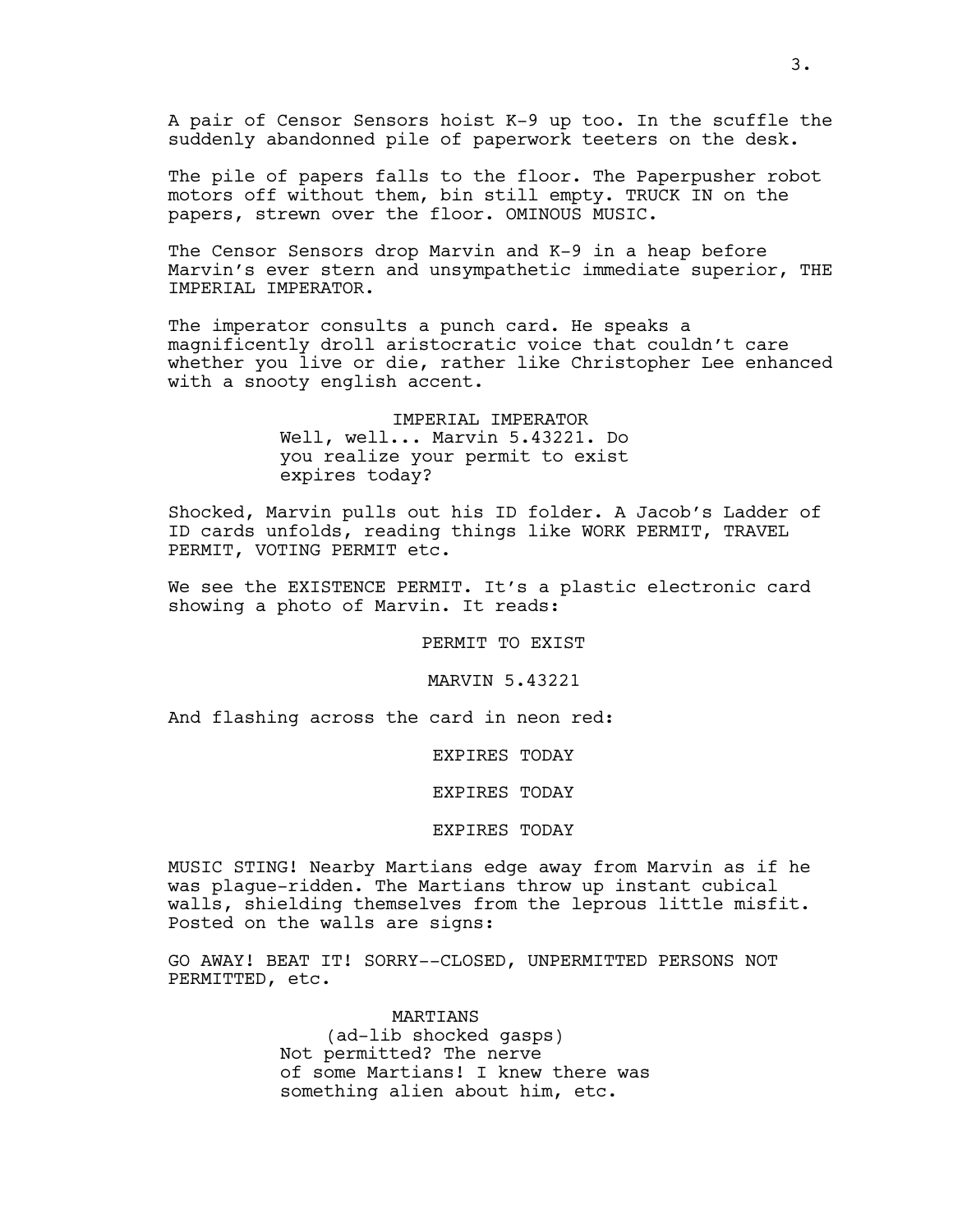K-9's giving him a funny look. Marvin's sweating bullets.

MARVIN Oh dear... I'm a *bad* Martian!

Horrified, K-9 glares at his master. After a BEAT, the once loyal dog haughtily sticks his tongue out at Marvin in a snide RASPBERRY.

Turning on his heels, the dog marches out a side door and SLAMS it, affronted to have ever been in Marvin's unpermitted company. Marvin is devestated.

> MARVIN (CONT'D) (weeping) *Et tu,* K-9?

Tragically, he pulls open his chest, revealing the robotic mechanics inside. He switches a POWER switch to OFF. SFX: POWER SHUTTING OFF. Marvin falls over with a hollow tin can CLANG.

The Imperial Imperator reaches down with his staff and flicks Marvin back on. Our little Martian looks around, momentarily confused.

> IMPERIAL IMPERATOR No unauthorized shutdowns, my boy. Your expiration won't take effect till... (peering at the expired permit) ...midnight, Eastern Martian Time.

He reaches over and opens the brush-hatch in Marvin's helmet.

IMPERIAL IMPERATOR (CONT'D) At that time, of course...

Inside the helmet we see an ACME-VAC battery. It GLOWS RED.

IMPERIAL IMPERATOR (CONT) (CONT'D) ...your Acme-Vac is rigged to selfdestruct.

The Imperator closes Marvin's helmet back up.

MARVIN But, your Imperialness. Can't I get a new permit to exist?

(MORE) IMPERIAL IMPERATOR My boy, only the Powers that Be can issue a NEW permit.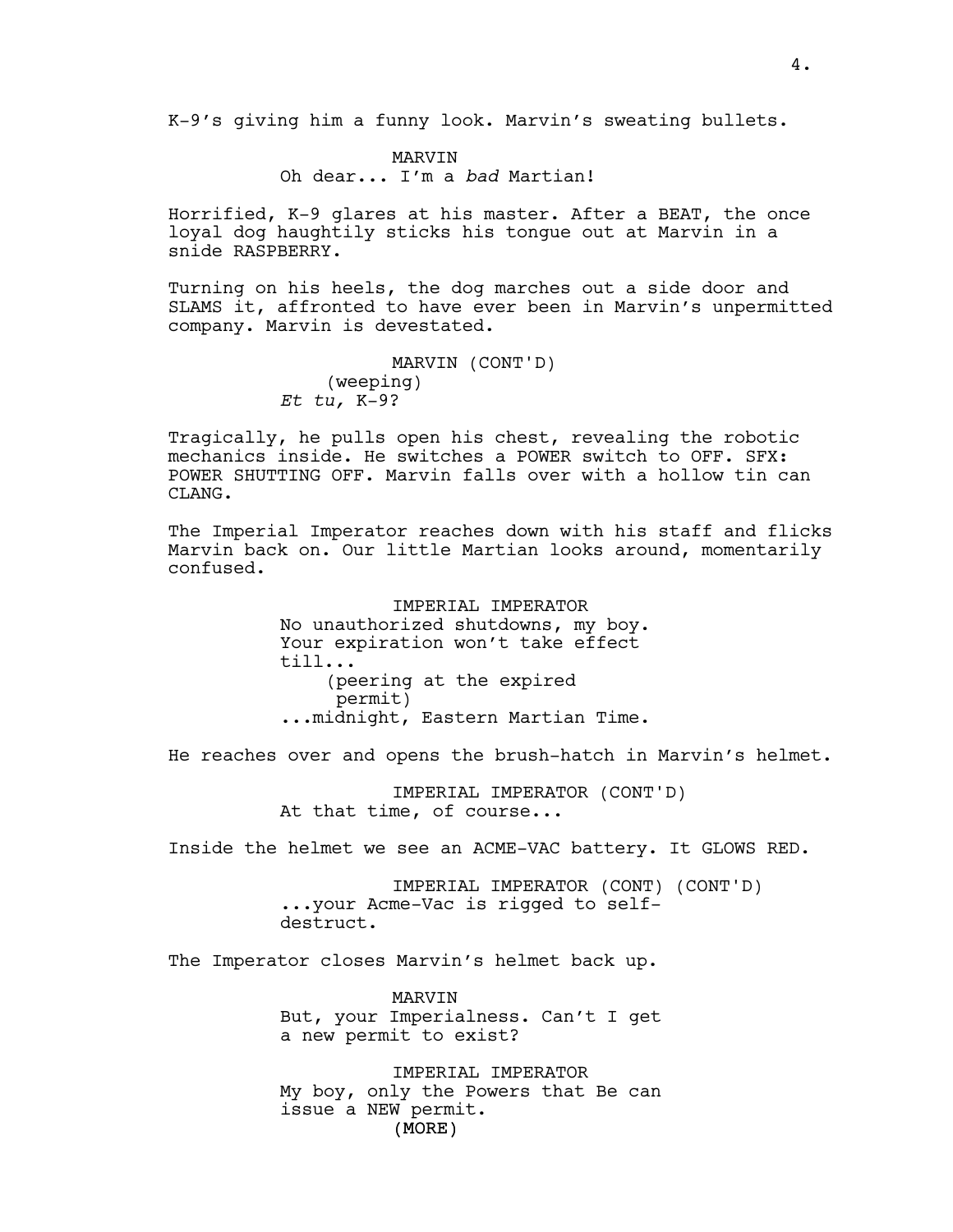IMPERIAL IMPERATOR (CONT'D) To reach them you must go there... (points) The Towers of Oppression.

He points out the huge panoramic window behind him. We see past the bustle of NewMarsCity, past the labyrinth of the Martian Canals, to a foreboding BLACK TOWER. This is the Towers of Oppression, home to the Powers that Be.

> IMPERIAL IMPERATOR (CONT'D) Hopeless, isn't it?

Marvin salutes. Determined MARTIAL MUSIC.

MARVIN I'll do my best, sir.

IMPERIAL IMPERATOR You mean to say you're not *giving up?* (sotto) What a pity. (to Marvin) Well, remember. The last stroke of Midnight... and no more Marvin!

He presses a button on his lectern and salutes. Marvin returns the salute. The floor opens up beneath and Marvin falls OS.

> MARVIN (VO) (trailing off) Whooooohoohoohoooy!!!!

OS CRASH! The Imperator dusts his hands off, Marvin already dismissed from his memory.

> IMPERIAL IMPERATOR I do *so* hate a bad Martian.

At Marvin's desk, another MARTIAN is already taking his place. He distastefully picks up Marvin's MARVIN 5.43221 nameplate and photo of K-9. He tosses them down a pneumatic tube labeled TRASH. Effetely dusting the desk off, he places his own nameplate down: MELVIN 7. He places a photo of his own K-9 unit, a doberman pincher who looks like he could use K-9 for a chew toy.

CUT TO:

INT. TUBES

These are the millions of pneumatic tubes that form the inner workings of the Paperworks.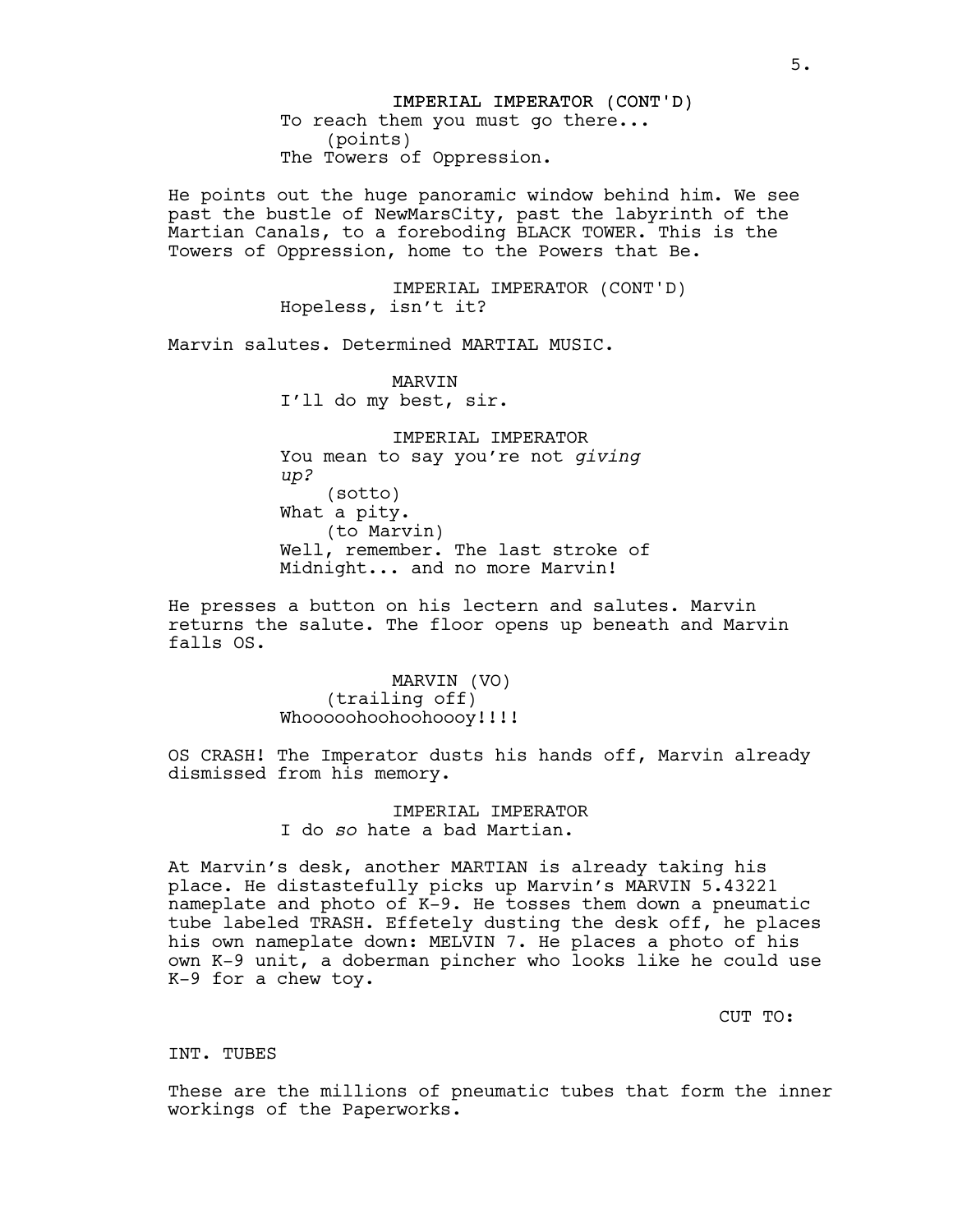Papers zip up and down these glass tubes like electrons. We follow Marvin as down he tumbles. A side tube joins him with his discarded nameplate and photo of K-9. Down, down, down he tumbles... all the way to...

CUT TO:

#### EXT. PAPERWORKS - DAY

A trash bin appropriately labeled TRASH. Marvin pops out a pneumatic tube and lands in a heap. His photo of K-9 BONKS him on the head. Shaking his head clear, he looks at it. Tears form. SAPPY VIOLINS.

> MARVIN (sniffles) Oh, the shame. The Pity. The absolute depths of despair! What's one unpermitted martian to do? I don't deserve to live!

He opens up his chest cavity. His finger poises over the ON/OFF switch. DRAMATIC MUSIC! Is this it? The end of Marvin????

Before he can flick himself off for good, his nameplate dumps out of the garbage chute and BONKS him on the head. He looks at it. A bit tarnished. And slimy with garbage. But it reads proudly: MARVIN 5.43221.

ON MARVIN

MARVIN... (rising hysterical triumph) That's who I am... I'm Marvin 5! The Forty-three thousandth, two hundred and twenty-first Marvin in the 5 series! I'm unique! I'm an individual!

Marvin leaps to his feet, shaking his nameplate at the distant Black Tower. The MUSIC SOARS!

### MARVIN

You hear me, O Towers of Oppression? Marvin 5.43221 is coming to renew his proper permit to exist--no matter what bureaucratic labyrinth the Powers that Be may put in his way!

SMASH CUT TO: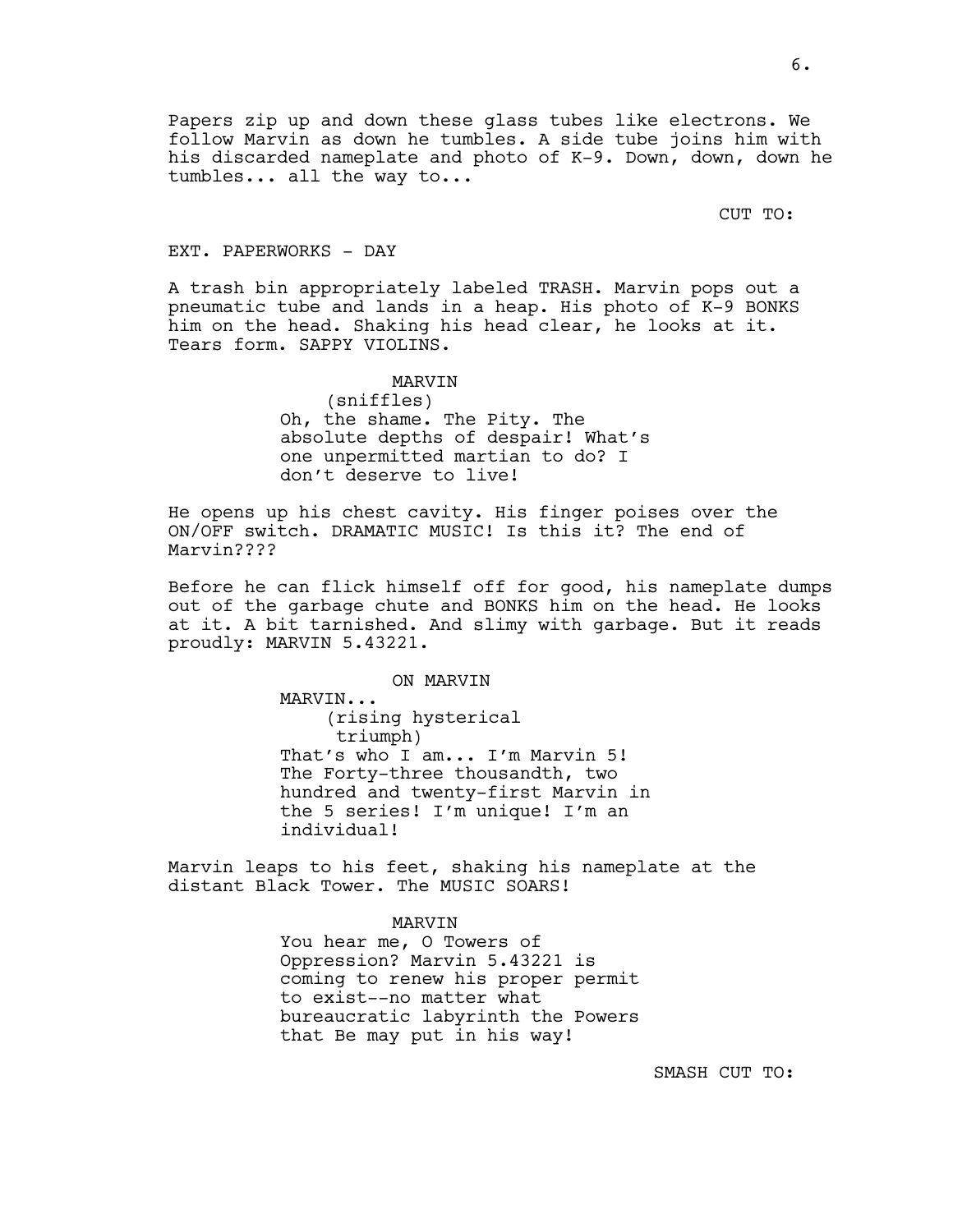### EXT. MARTIAN CANALS - DAY

## THE PROPER CHANNELS

## MARTIAN CANALS SECTOR 1

Marvin overlooking the section of the Martian Canals designated the PROPER CHANNELS. It's the most incredible maze of waterways you've ever seen.

At the horizon beyond lies the place Marvin seeks, THE TOWERS OF OPPRESSION. It looks like it'll take a million years to reach the towers, if they can ever be reached.

On the other side is an open field, containing only one short canal leading directly to the distant Black tower. A smaller street sign proclaims this route: THE INSIDE TRACK. It looks only a mile or so to the tower from this direction.

A telescreen stands beside Marvin at the bottom of the signpost. The slender and lovely MARTIA 2 sits pictured demurely on the screen.

> MARTIA<sub>2</sub> Information. This is Martia 2. How may I help you?

> MARVIN Martia 2... Ooo. Isn't she lovely?

MARTIA 2 May I help you, citizen of Mars?

MARVIN Oh, Martia 2. Pardonez-mois . Can't I take the Inside Track to the Towers of Oppression?

#### MARTIA

I'm very sorry citizen Marvin. But everyone must go through the Proper Channels. They won't let you in otherwise.

#### MARVIN

But I self destruct in two hours...

Martia 2 looks at a teletype readout clicking out notes.

MARTIA 2

1 hour 59 minutes and 27 seconds.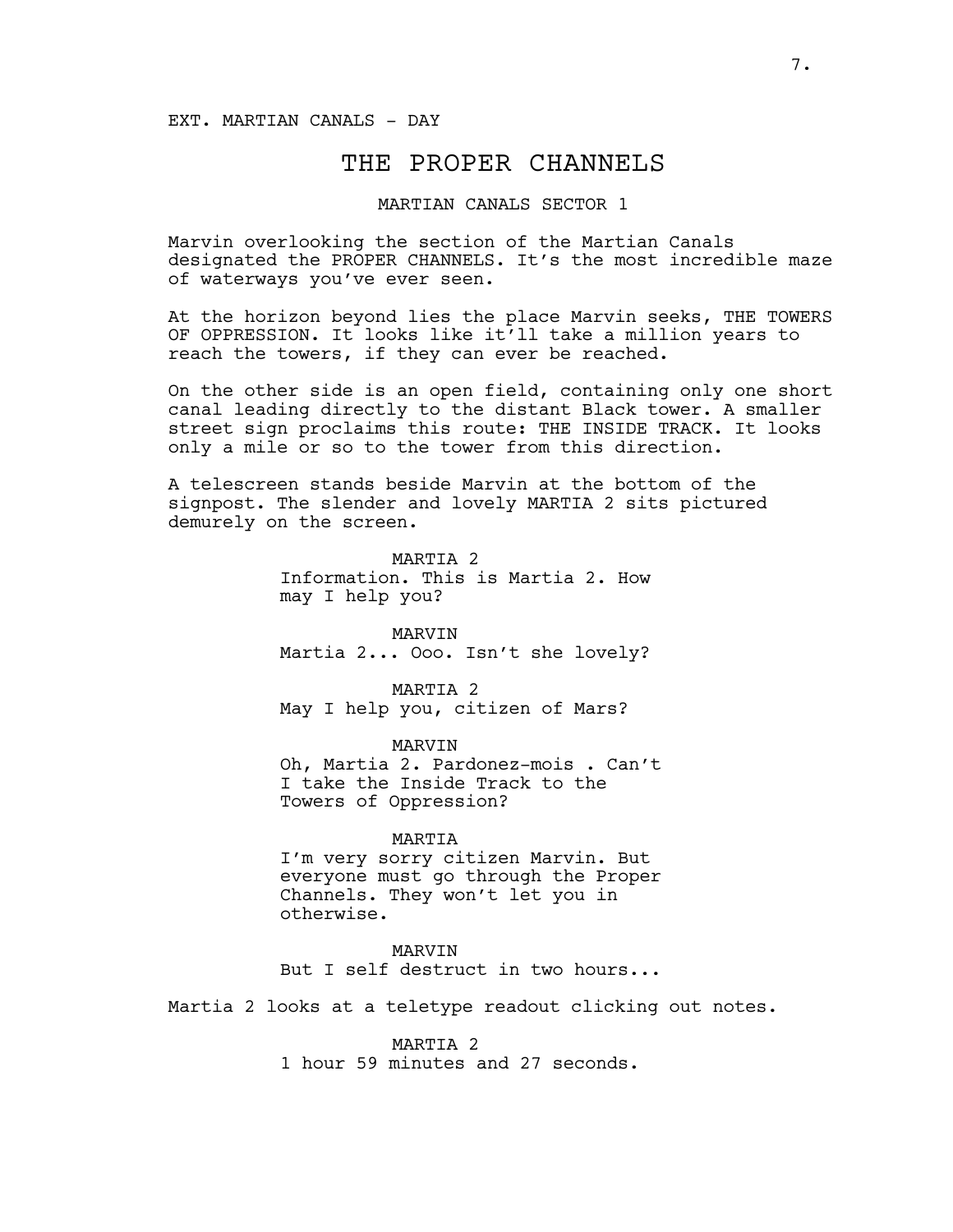MARVIN

Oh dear. But taking the proper channels, doesn't it look like it could take *days* to get there?

MARTIA

Silly sweet little Marvin. The Proper Channels are specifically designed so you'll *never* get there.

MARVIN

Oh, dear.

MARTIA 2 (brightening) Delighted to be of assistance, citizen. Have a nice day!

She disappears to be replaced by a CALLSIGN featuring a HAPPY FACE.

> MARVIN (to CAMERA) You know... you have to admire such perfectly realized indifference.

> > CUT TO:

EXT. PROPER CHANNELS

Marvin energetically pushes himself along in a Martian GONDOLA. Ahead we can see Marvin is coming toward an Imperial Checkpoint, a tollbooth on the side of the canal. The sign reads:

# PROPER CHANNELS

# IMPERIAL CHECKPOINT

PLEASE HAVE PASSAGE PERMIT

(or else)

The Imperial Imperator pops up in the booth. He's the toll taker. Robotic arms reach up out from behind his desk, replacing his imperial helmet with a conductor's ticket taker cap. We see the canal behind him is shut by huge IRON DOORS. They read: NO ENTRY.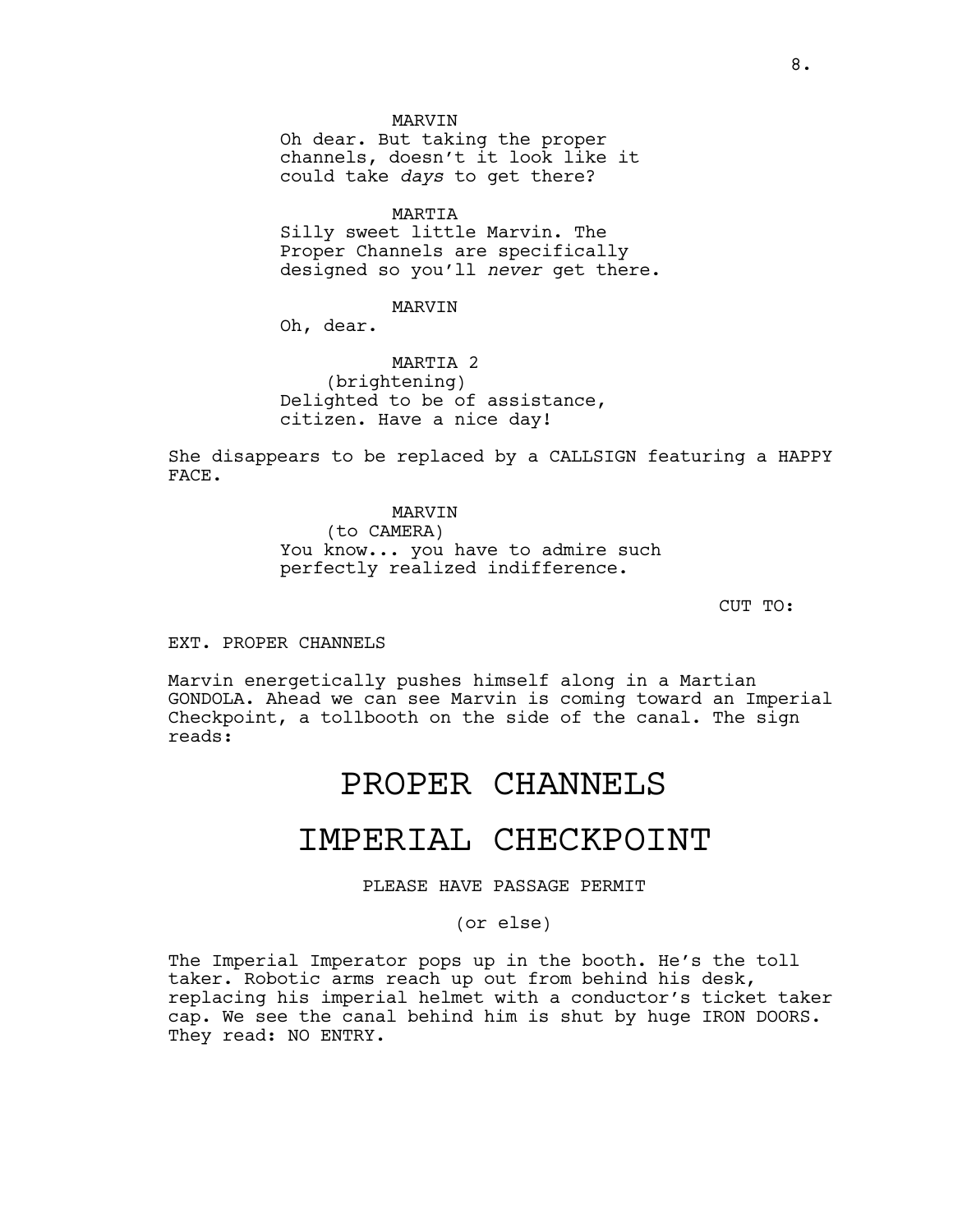IMPERIAL IMPERATOR Well, Marvin? 1.5 hours to midnight and you're not even through the Proper Channels yet.

He throws the lever and the big iron doors part. He shoves Marvin through the gate with his staff, clapping him on the back.

> IMPERIAL IMPERATOR (CONT'D) Scoot along, my boy. I'm pulling for you, you know.

Marvin proceeds on his way down the canal.

MARVIN (to CAMERA) Pulling for me. Ooo. Isn't that lovely?

Suddenly a mechanical hand reaches out from the booth and drags him all the way back to the Imperial Imperator. The iron doors SLAM shut.

> IMPERIAL IMPERATOR Of course, you do have a passage permit?

Marvin hands him his travel permit. The doors reopen and the hand scoots Marvin along his way. The Imperator throws the lever again and the hand pulls him back with the hook.

SLAM go the iron doors.

IMPERIAL IMPERATOR (CONT'D) ...*and* a Navigation permit, of course?

Marvin hands him his navigation permit. The doors reopen and the hand scoots Marvin along his way.

The Imperator throws the lever again and the hand pulls him back like a stage hook. SLAM go the iron doors. This process repeats for every permit, going faster and faster until...

> (MORE) IMPERIAL IMPERATOR (CONT'D) ...Water permit? Power permit? (marvin hands him this) ...travel to the Tower Permit? (marvin hands him this) Early permit, late permit, of course you have your State permit... (marvin hands him these)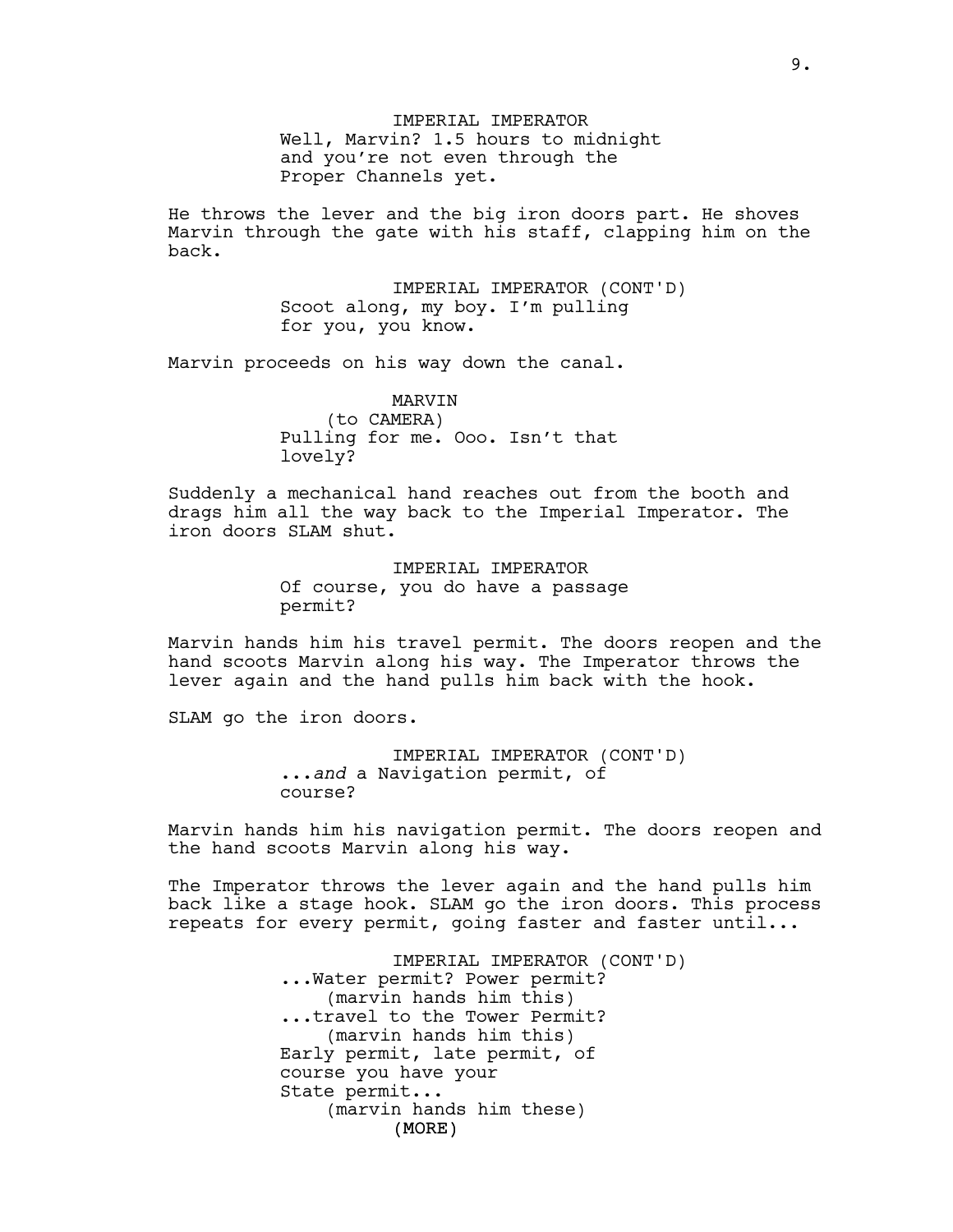IMPERIAL IMPERATOR (CONT'D) And the last thing we must for ask is *your stand around and wait permit!*

Oops. As Marvin fishes around for the last permit--WHAM!!!!! He's flattened in the SLAMMING doors. All we see is his hand sticking out the doors, triumphantly holding the *stand around and wait permit.*

The Imperator throws the switch. The doors slide open and Marvin falls to the deck. The Imperator catches the fluttering permit.

> IMPERIAL IMPERATOR (CONT'D) These all seem to be in order... What a pity.

The Imperator shoves all the permits back onto Marvin, burying him in papers. He points to a fork in the canals. A street sign identifies them.

> IMPERIAL IMPERATOR (CONT'D) You have your choice of these two channels.

One sign reads: BLIND ALLEY. The other reads: WILD GOOSE CHASE.

> MARVIN I think I'll go down the Blind Alley. (bowing) Ooo. Thank you, Imperial Imperator. You've been most delightful.

Marvin proceeds down Blind alley.

IMPERIAL IMPERATOR (calling) After all, Marvin. I'm the Government. Every step of the way... I'm on your side!

Marvin hastily pushes his gondola along the Blind Alley. Things are getting darker and darker. Marvin looks a little nervous.

The face of Marvin's watch looks like a complex digital watch. Then the liquid crystal face DISSOLVES into a picture of MARTIA.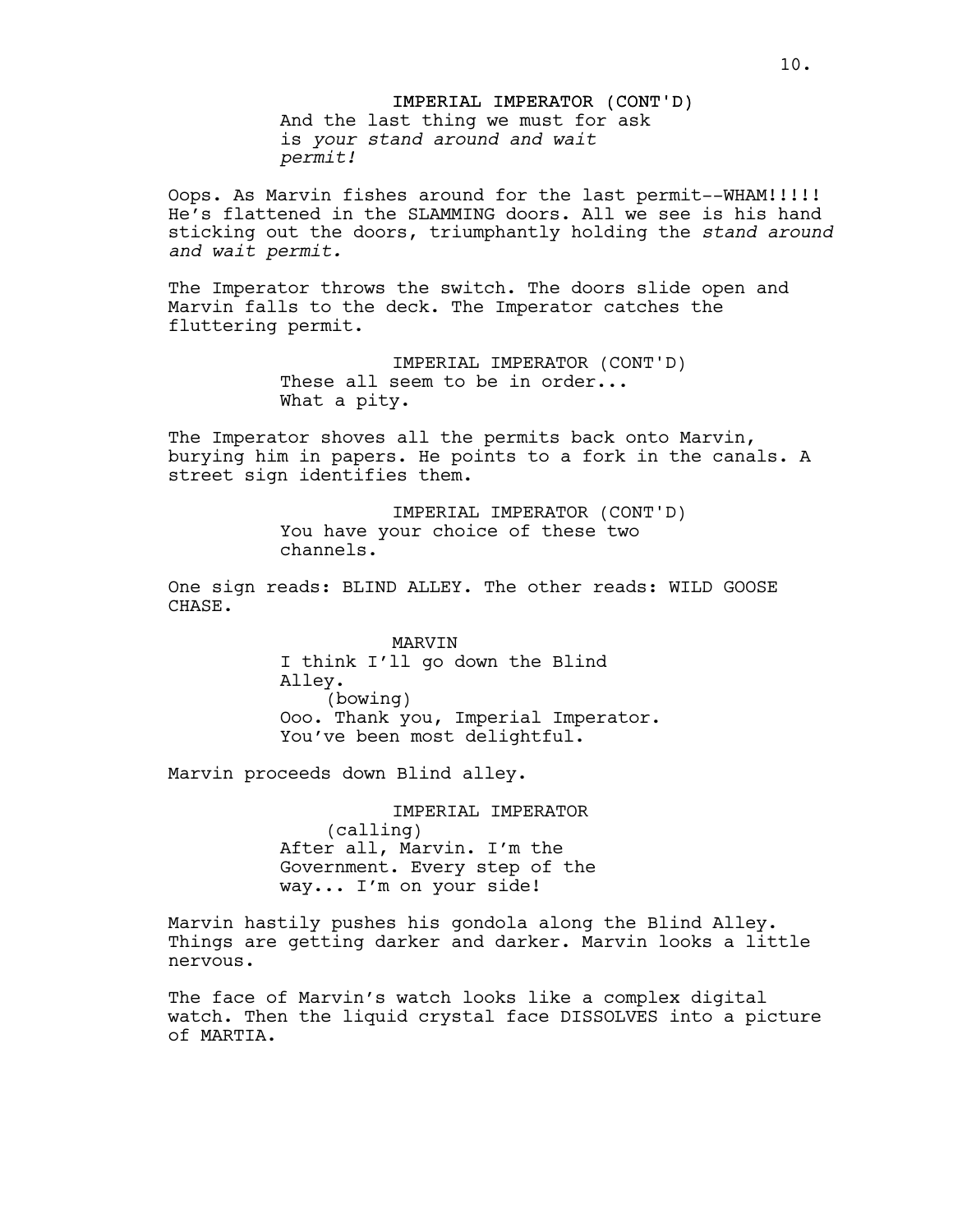MARTIA At the tone the time will be... one hour till Marvin's selfdestruction... Have a nice day!

MARVIN

Oh dear!

We see the sign: BLIND ALLEY. PAN DOWN to Marvin scooting his gondola along the twists and turns in the Blind Alley. It's dark and it's getting darker...

> MARVIN (CONT'D) Ooo. You certainly feel blind in Blind Alley.

Shrugging, he continues his way down the canal. It's getting darker and darker. Finally all we see is Marvin's eyes in the blackness. His eyes look around a bit. PADDLING.

Oops! He bumps into something.

MARVIN (CONT'D) Oops! I'll go back this way...

The eyes turn the other way. PADDLING. Oops! He bumps into something again.

> MARVIN (CONT'D) Ooo. This isn't a bit nice!

He strikes a match, illuminating where he is. Somehow he's found his way into a tiny little sealed off concrete cell. There's no way in or out.

> MARVIN (CONT'D) Oh, dear! Delays, delays!

We PAN right through a CROSS SECTION of the walls of the little concrete cell of the Blind Alley, all made of bricks, until we come to...

EXT. BLIND ALLEY CANALS - NIGHT

The outside of the bricked up cell. We see the Imperial Imperator WHISTLING tunefully as he bricks Marvin up in the Blind Alley, sort of a Martian *Cask of Amontillado.*

The Imperator wears a work apron and carries a trowel full of cement. A wheel barrow of cement and a pile of bricks are behind him. A roadblock flashes: MARTIANS WORKING.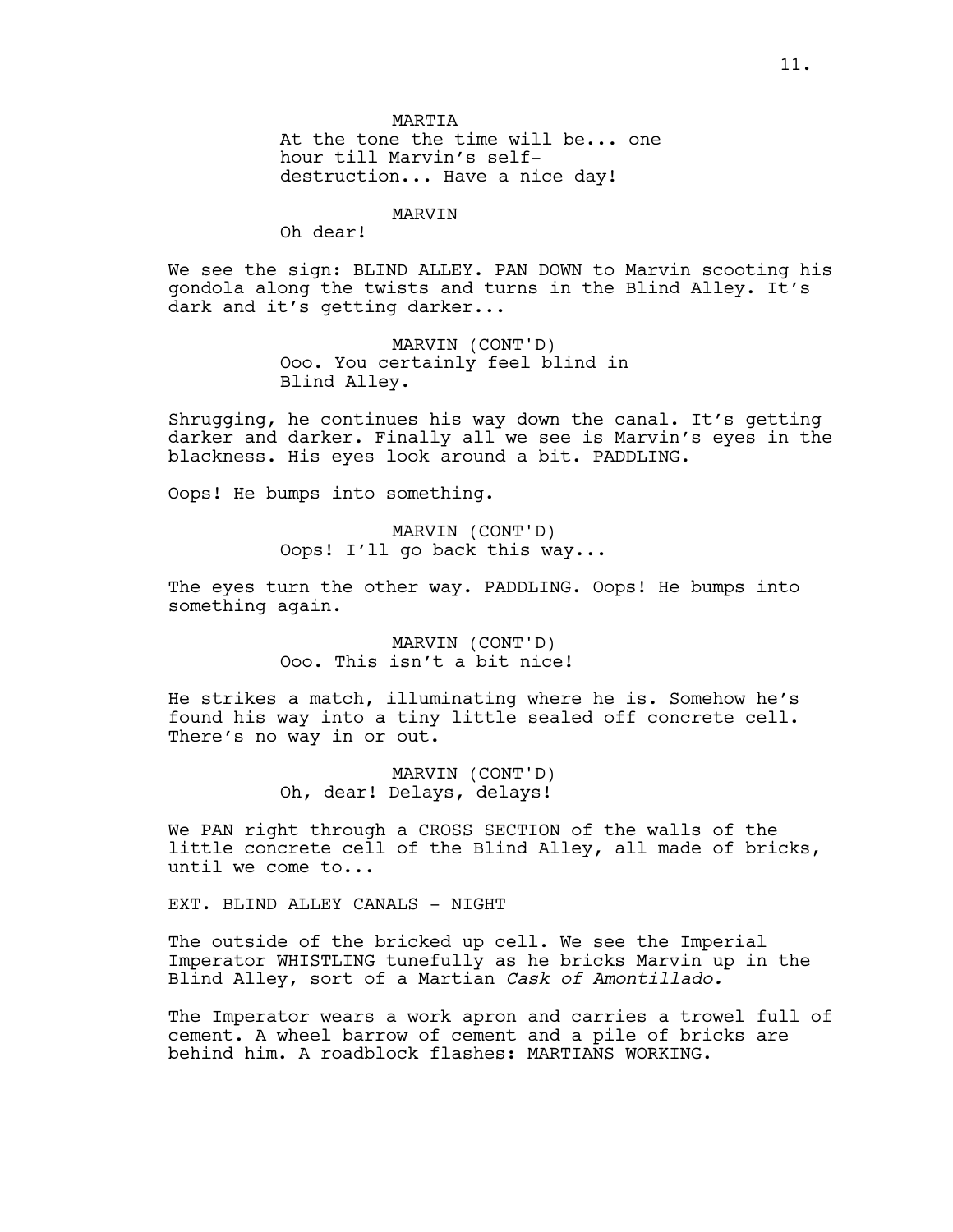IMPERIAL IMPERATOR (singing-from Witch Hazel) Another hour and Marvin is throughoo!

The Imperator is just cementing a dedicatory plaque in place:

#### HERE LIES MARVIN 5.43221

"Don't let him happen again."

INT. BLIND ALLEY TUNNEL CELL

Marvin stares at the wall.

MARVIN Now I suppose I shall have to use force.

He whips out his laser pistol and OBLITERATES an entire wall of the cell. Oops!

Behind the wall of course is the Imperial Imperator--and now Marvin's blasted a hole right through him! TRUCK IN on the Imperator as his eyes frown at his sudden misfortune. GRIM MUSIC.

> IMPERIAL IMPERATOR Marvin, Marvin. This isn't helping your case any.

#### MARVIN

Oh dear.

Marvin cringes at what he's done, waving sheepishly. MUSIC WA-WAAAAAAS as we...

FADE TO BLACK

## **END ACT I**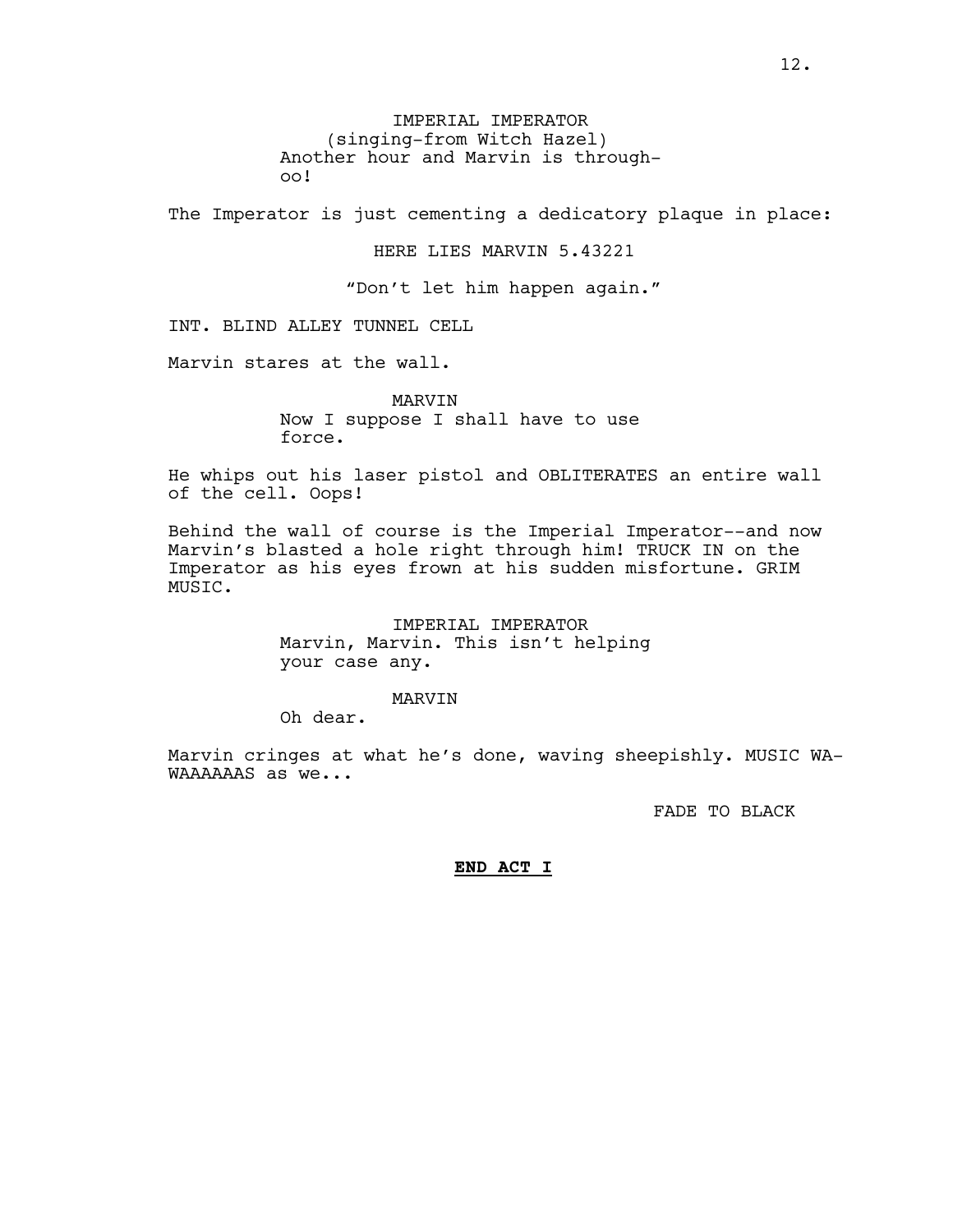## **"PITY FOR THE UNPERMITTED"** ACT II

FADE IN:

EXT. BLIND ALLEY -- NIGHT

The Imperator frowns down at the hole Marvin's just blasted in him.

> IMPERIAL IMPERATOR Open Sedition. This doesn't bode well for you, my boy.

Marvin scurries in, dusting the Imperator off. He takes the trowel and tries to spackle in the hole he's just blasted in him.

#### MARVIN

Sorry, your Imperialness.

There! He's got the hole filled perfectly. A BEAT. Then the spackling spills right out again onto the ground. The Imperator glowers at Marvin.

> IMPERIAL IMPERATOR Marvin, Marvin, Marvin... Would you like your punishment now... or shall we simply file felony charges with the Powers that Be?

MARVIN Oooooo, I think I'd rather take care of it now, please.

The Imperator blows a BOBBY WHISTLE.

CUT TO:

EXT. PROPER CHANNELS -- NIGHT

We see a section of the martian canal maze just outside the blind alley, that is the proper channels, and the still smoldering hole Marvin's just blown right through the maze wall. The Imperator walks out, dusting himself off. A squad of Sensor Censors hover into scene, brandishing, drill bits, hammers, bazookas, laser beams, battleaxes, all manner of awful weapons.

> (MORE) IMPERIAL IMPERATOR (reading the charges off his watch)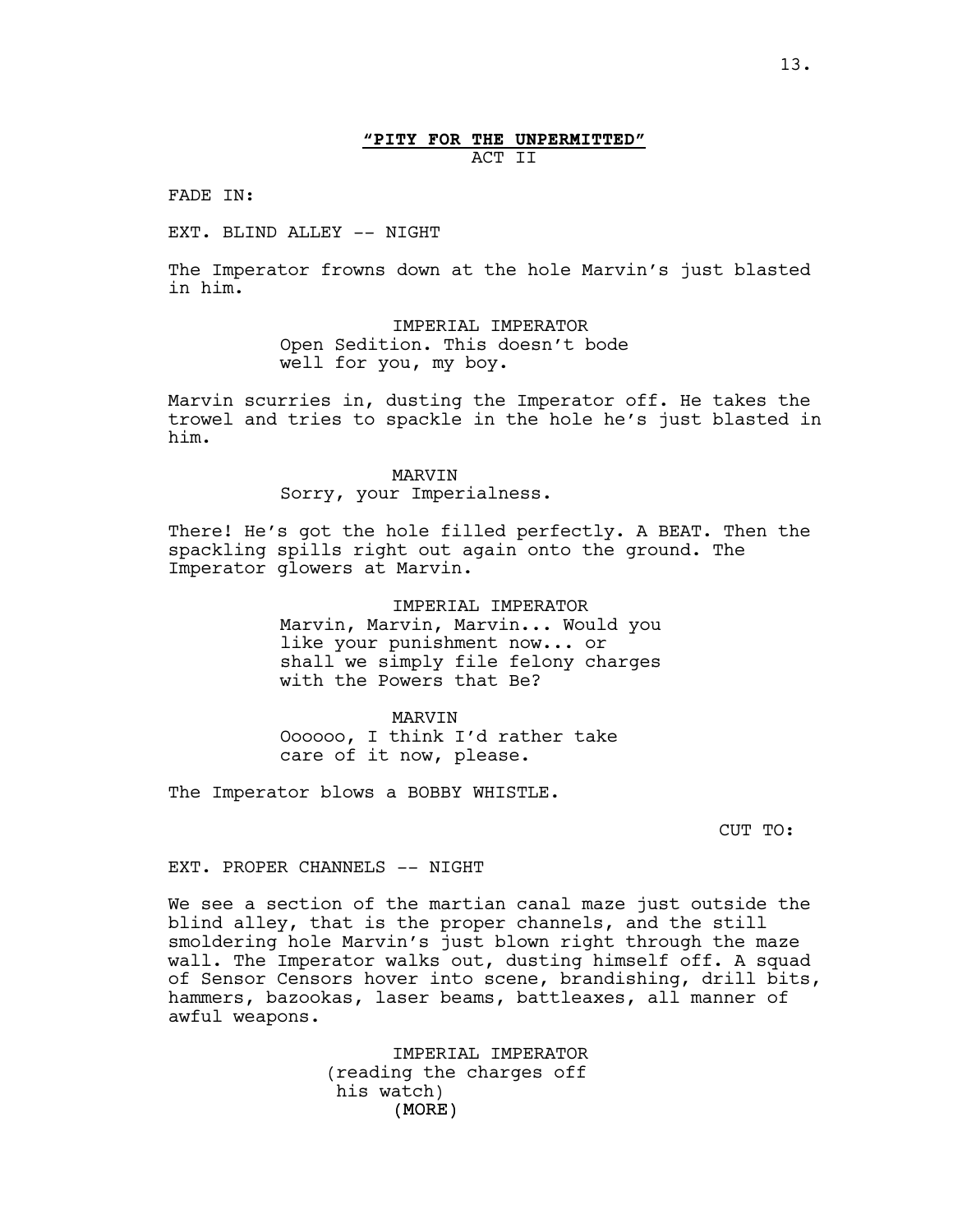IMPERIAL IMPERATOR (CONT'D) Violation of Martian Code 34236- 711A; inadvertent vandalism of Government Property. Namely yours truly. Take him, boys.

They charge into the tunnel. SCREEN SHAKE! We hear POUNDING, EXPLOSIONS, MACHINE GUNS, LASER BEAMS, PUNCHING, etc.

After a BEAT, the Sensor Censors emerge, each saluting the Imperator as it exits.

Marvin's head rolls out last, dinged and cracked. His battered body follows, groping around for it.

The Imperator taps the body on the shoulder and points out Marvin's head. The body salutes and picks up the frowning head. Tapping the helmet, the Imperator strolls OS.

> IMPERIAL IMPERATOR (CONT'D) Off you go, Marvin. Remember... I'm still the Government. And the Government is always on your side.

> > DISSOLVE TO:

EXT. KENNELS - NIGHT

These are high tech doghouses with cage front doors, with satellite dishes on them. A yard sign reads:

## MIFFLIN 4'S

*pre-owned*

## K-9 BIOLOGICAL UNITS

*Rent Lease Purchase*

CUT TO:

INT. KENNEL

K-9 broods in a dog basket, watching the telescreen. This being a dwelling interior, there are quite a few telescreens spread around, all playing the same video of Martia 2.

K-9 turns from the telescreen to a framed diploma he holds in his paws.

> MARTIA And stay tuned for Martia 2 with the 11 O'Clock news...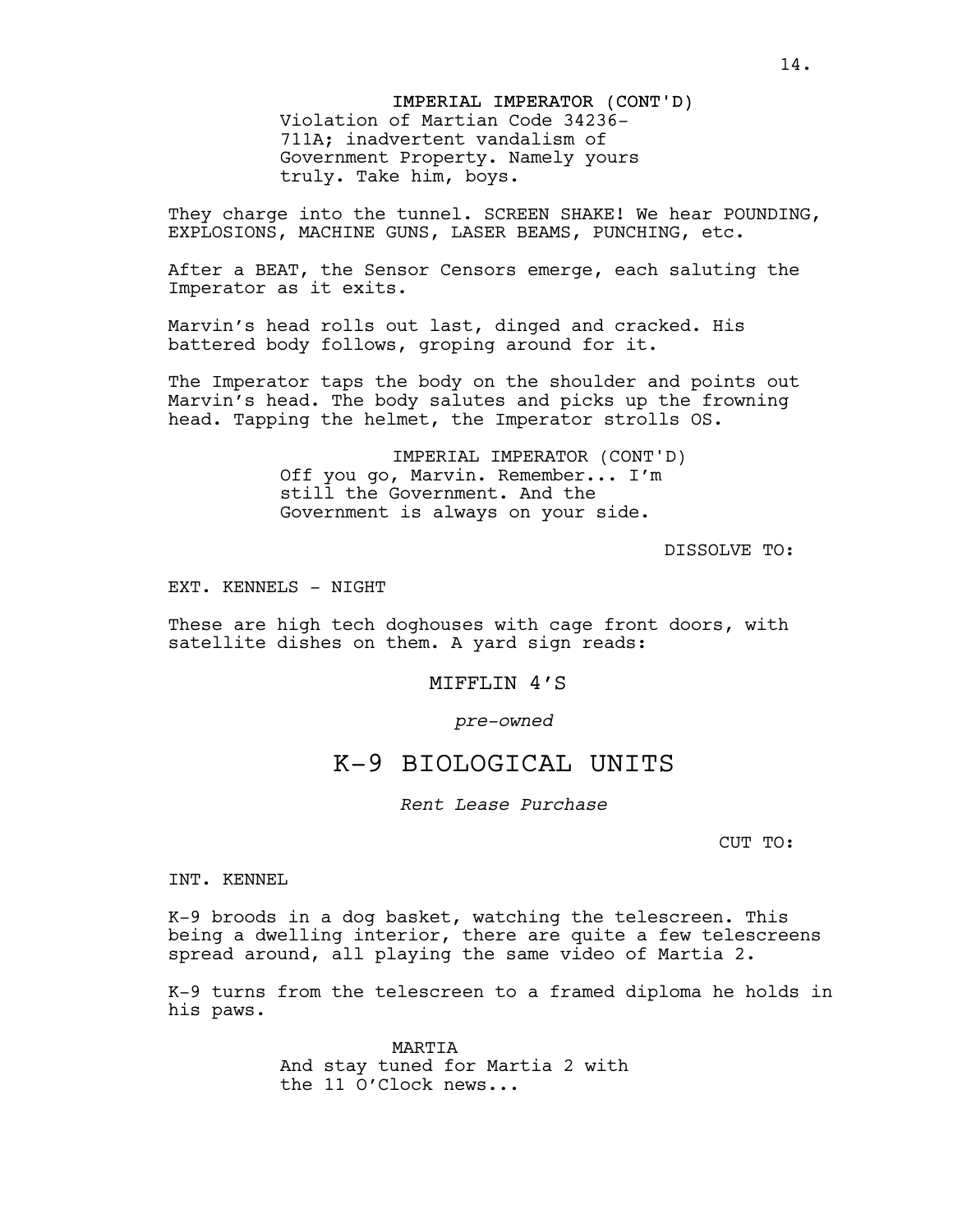POV - ON DIPLOMA

We see a diploma picturing a chummy photo of K-9 and Marvin. It reads proudly:

## DIPLOMA

#### NEWMARSCITY SCHOOL OF

# ALIEN WORLD CONQUEST

IMPERIAL IMPERATOR (VO) (echoing) Marvin 5 and K-9... I hereby declare you a Martian/Biological Unit team... Do it for Mars, my boys.

The tears well up in K-9's eyes.

 $K-9$ (blubbering) Master...

MARTIA (VO) In other news... Marvin 5, a rubberstamper from the NewMarsCity Paperworks is scheduled for self destruction...

K-9 bolts upright! He stares at the TV. On the telescreen, Martia's pleasant form is replaced with a Black and White playback of K-9 walking out on Marvin earlier:

> $K-9$ (RASPBERRY!)

The onscreen K-9 marches out a side door and SLAMS it.

#### MARVIN

(weeping) *Et tu, K-9?*

Tragically, we see Marvin open his chest, switching off his own POWER switch to OFF. Marvin falls over with a loud metallic CLUNK.

> (MORE) MARTIA 2 Marvin 5 leaves behind K-9, a biological unit now available for rent, lease, or purchase. In other news...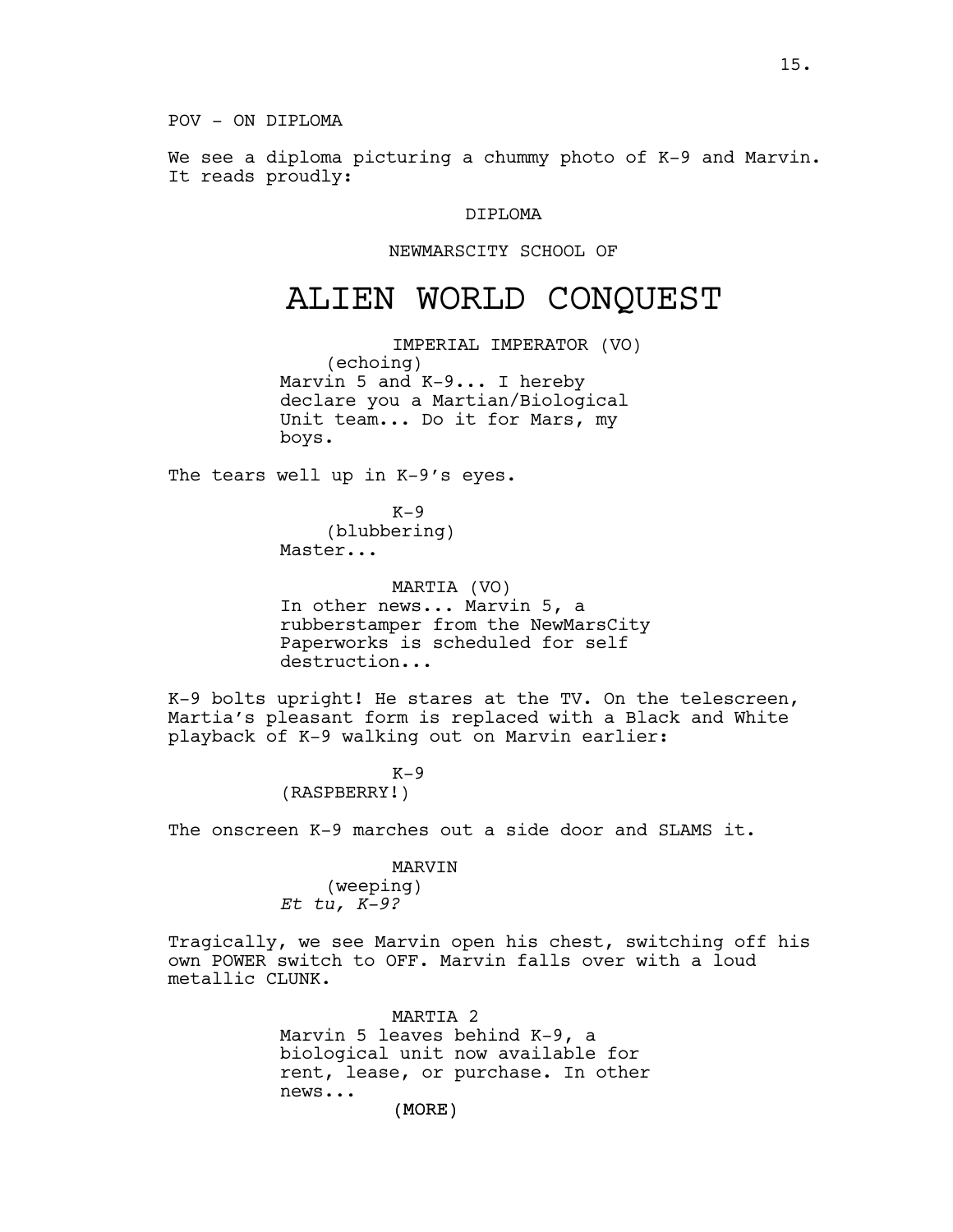MARTIA 2 (CONT'D) (fades away to white noise)

K-9 cries his eyes out! This shouldn't happen to a dog!

 $K-9$ (sobbing!) Waaaaah! My poor master...

Suddenly his face hardens... he jumps up. He's determined. He GROWLS at the telescreen.

> K-9 (CONT'D) (GROWL!!!!)

He SMASHES right through his kennel cage door.

K-9 (CONT'D) I'm coming, Master!

On the telescreen, someone hands Martia a teletype.

MARTIA This just in... K-9, a product at Mifflin 4's PreOwned K-9 biological units has just escaped--

Through the frayed hole of the torn out cage door, we see K-9 charging off against the bright full moon.

DISSOLVE TO:

EXT. MARTIAN CANALS - PROPER CHANNELS - NIGHT - ON MOON

One of Mars's two moons matches to prior shot. Below we see a canal sign: WILD GOOSE CHASE.

We see Marvin staggering along the shallow canal. He's covered with goose feathers and looks as if he's been through a war waged in an aviary.

> MARVIN (dizzy) Those wild geese were certainly wild. Ooo. I feel very weary... very weary indeed.

His watch flashes.

MARTIA At the tone the time will be... twenty minutes to your self destruction... Have a nice day!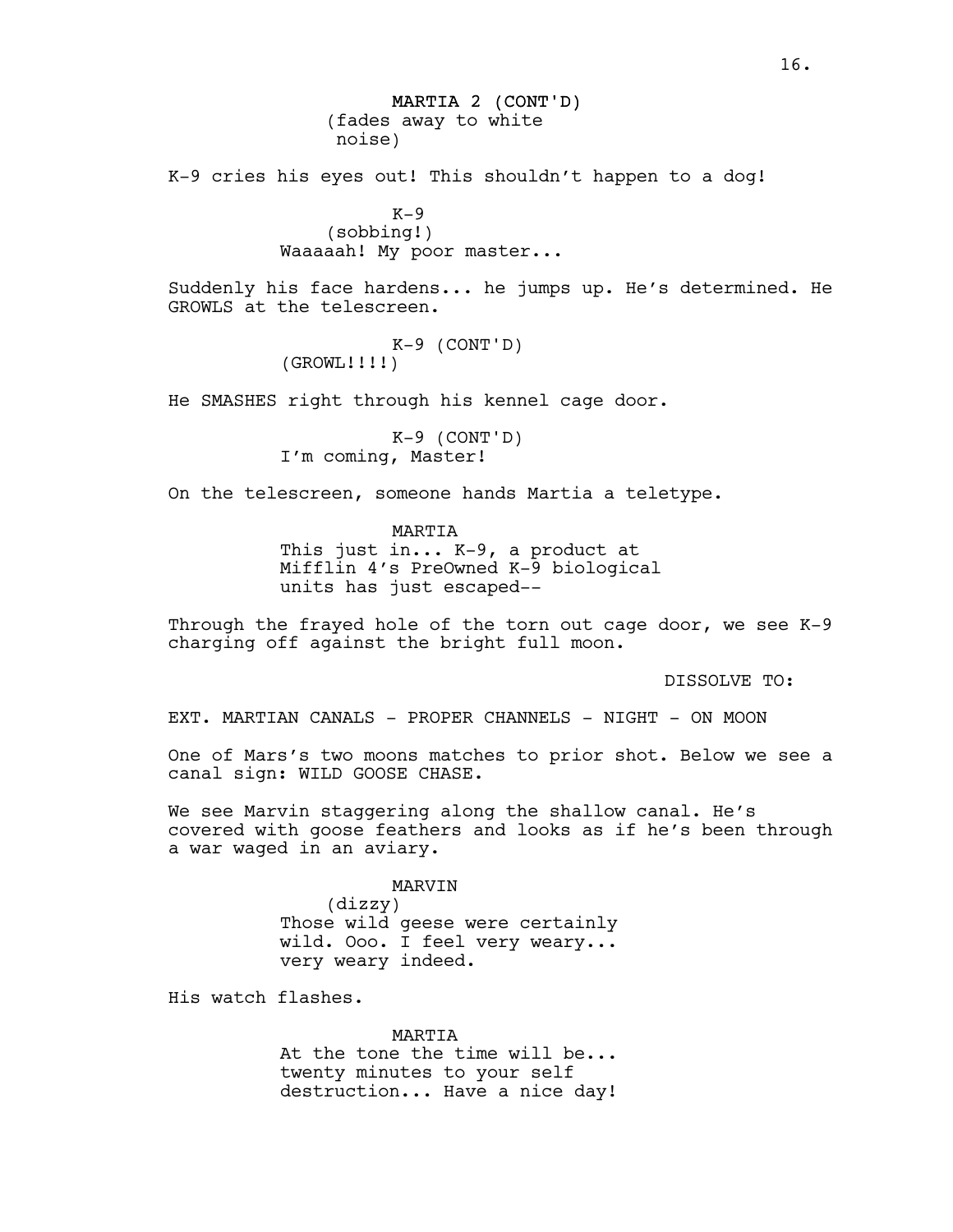Just then, the Imperial Imperator floats overhead in a little hovercraft. He brushes the feathers off Marvin.

> IMPERIAL IMPERATOR Hello Brother Martian. I'm your Union Representative. Don't let them peck away at you like this, my boy.

MARVIN What can I do, your Union Labeled Imperialness?

We see an archway labeled: NEGOTIATIONS. The Imperator shuffles Marvin through it.

> IMPERIAL IMPERATOR Enter into Negotiations. Then you can invoke your Escape Clause.

MARVIN Escape clause... Ooo. Isn't that delightful?

The Imperator throws a wall switch. Instantly iron doors SLAM down, trapping Marvin in Negotiations.

CUT TO:

#### INT. NEGOTIATIONS

Negotiations looks like a huge maze, with Marvin as the wandering mouse. Marvin walks along, noting a sign that reads: WATCH YOUR STEP. Oops! He nearly falls down a hole in the floor. It's numbered 1. He wipes his brow as he looks into it.

INSIDE THE HOLE

We're in the shaft. At the top of the hole, we see Marvin peering nervously down. A pebble ECHOES as it falls down the hole.

> MARVIN Ooo. Negotiations certainly has its little pitfalls--

Suddenly the whole floor tilts wildly. Marvin barely keeps from falling down the hole.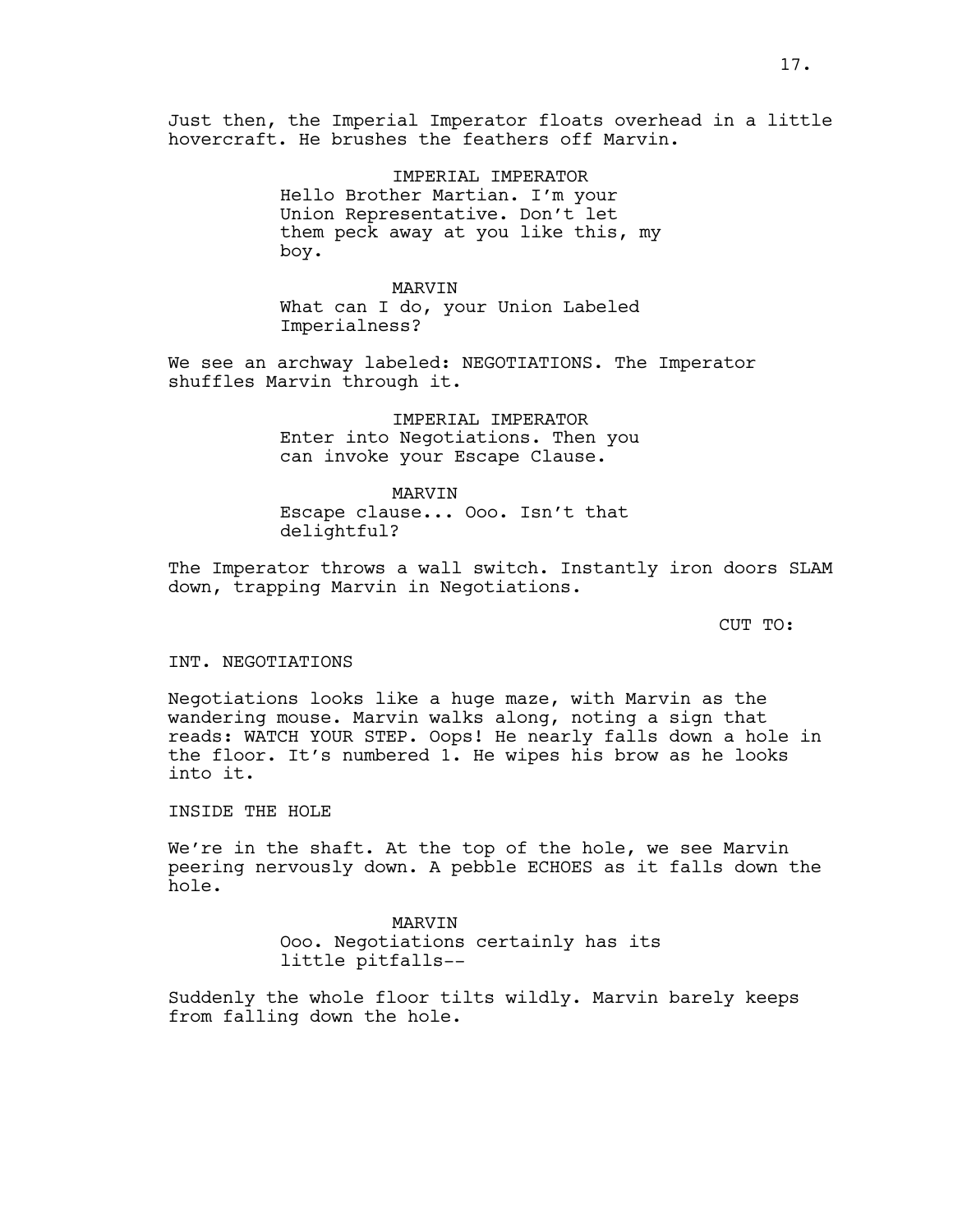## EXT. NEGOTIATIONS MAZE

Marvin stumbles and staggers along the maze of corridors, dancing around several other numbered holes, as the floor tilts this way and that.

> MARVIN (CONT'D) Ooo! Oh! Ooooo!

Much wider, we can see all of Negotiations now. It's one of those tiltable mazes filled with holes that you try to roll a marble through. Only in this maze, the marble is Marvin.

Pulling wider, we are watching all this on a telescreen. In the FG, the Imperial Imperator kicks back, his feet lazily nudging a console flywheel that controls the maze below. He reads a pulp magazine: MARS NEEDS WOMEN.

IN NEGOTIATIONS - FOLLOWING MARVIN

Marvin dances around hole after hole after hole. Finally the maze stops tilting, just before Marvin teeters down a huge hole. Marvin wipes his brow as he looks down the hole.

> MARVIN (CONT'D) I wonder how you evoke your escape clause?

PAN with him as he turns the other way and walks right into an unseen hole behind him.

> MARVIN (CONT'D) Well... I suppose I'd better get-- (trailing off) --goooiiiiiiiiiiiiiiiing!

> > CUT TO:

#### INT. AGREEMENTS

Marvin falls in a heap. THUD! It's a cramped hallway, silent as a tomb. Echoing footsteps. Marvin looks over to a door marked AGREEMENTS. His watch flashes.

> MARTIA (VO) At the tone the time will be... ten minutes to your self destruction. Have a nice day!

> > MARVIN

Oh dear!

Marvin impatiently presses the button to the first door.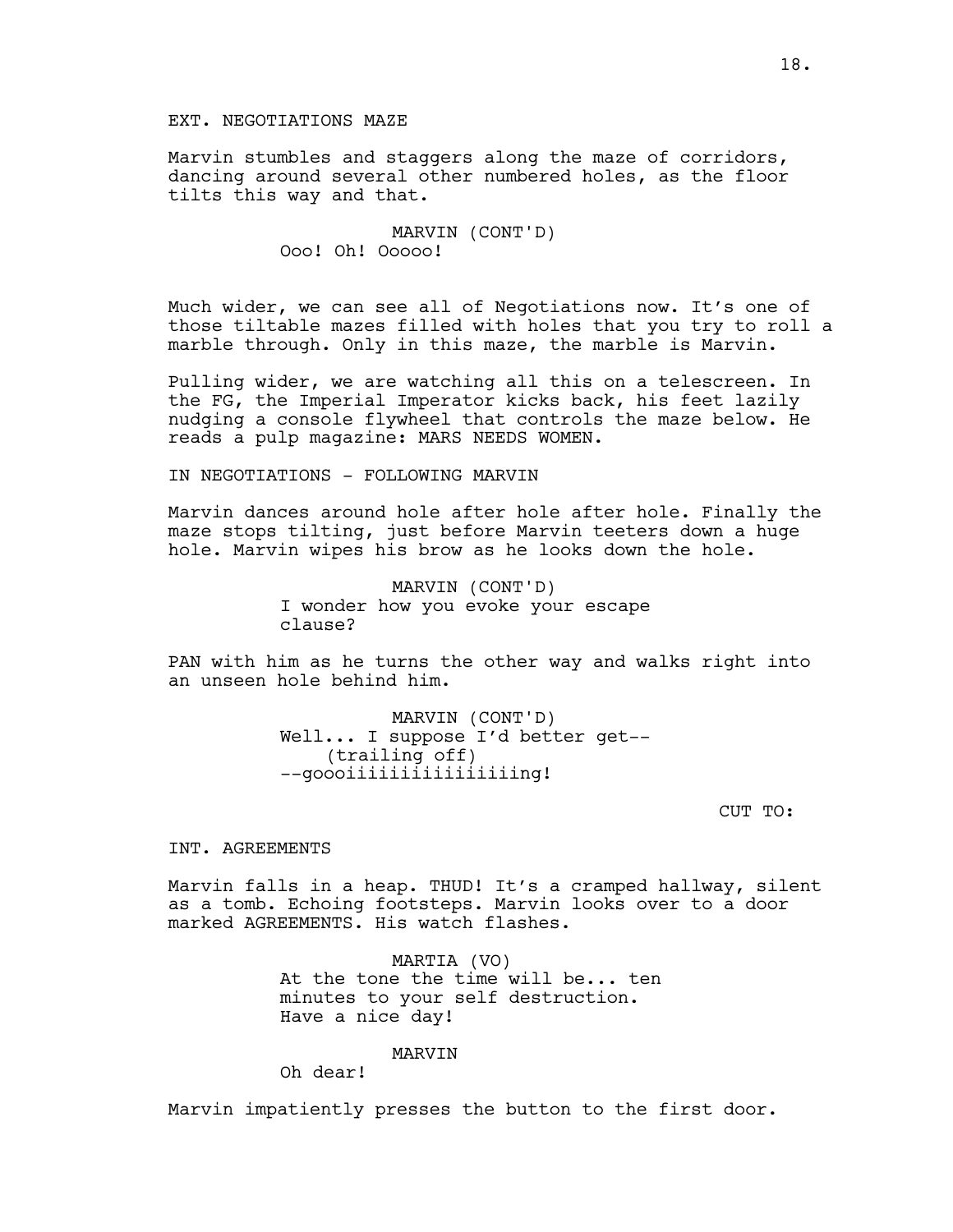IMPERIAL IMPERATOR (VO) Welcome to Negotiations. Would you like to hammer out an agreement?

MARVIN Oh yes. And hurry, please, your Imperialness.

The door slides open and a massive HAMMER slams down on Marvin's head.

WHAMWHAMWHAM!!!!! It knocks him right through the floor.

CUT TO:

INT. ARBITRATION

Marvin lands in front of another door, this one marked ARBITRATION.

> IMPERIAL IMPERATOR (VO) Perhaps you'd like to submit to Binding Arbitration?

MARTIA (VO) At the tone the time will be... nine minutes to your self destruction. Have a nice day!

MARVIN Ooooo, anything, just hurry please, your Imperialness!

The Imperator presses the button. The door flips open. Two mech hands reach in and shackle Marvin with ankle cuffs, hand cuffs, and stainless steel cable, hanging him upside down from the ceiling. He's helpless.

> MARVIN (CONT'D) Ooo. Binding arbitration is certainly binding. (calling out) Your Imperialness?

> > IMPERIAL IMPERATOR (VO)

Yes?

MARVIN I think I'd like to invoke my escape clause.

IMPERIAL IMPERATOR (VO) Marvin, Marvin, Marvin. Are you quite sure?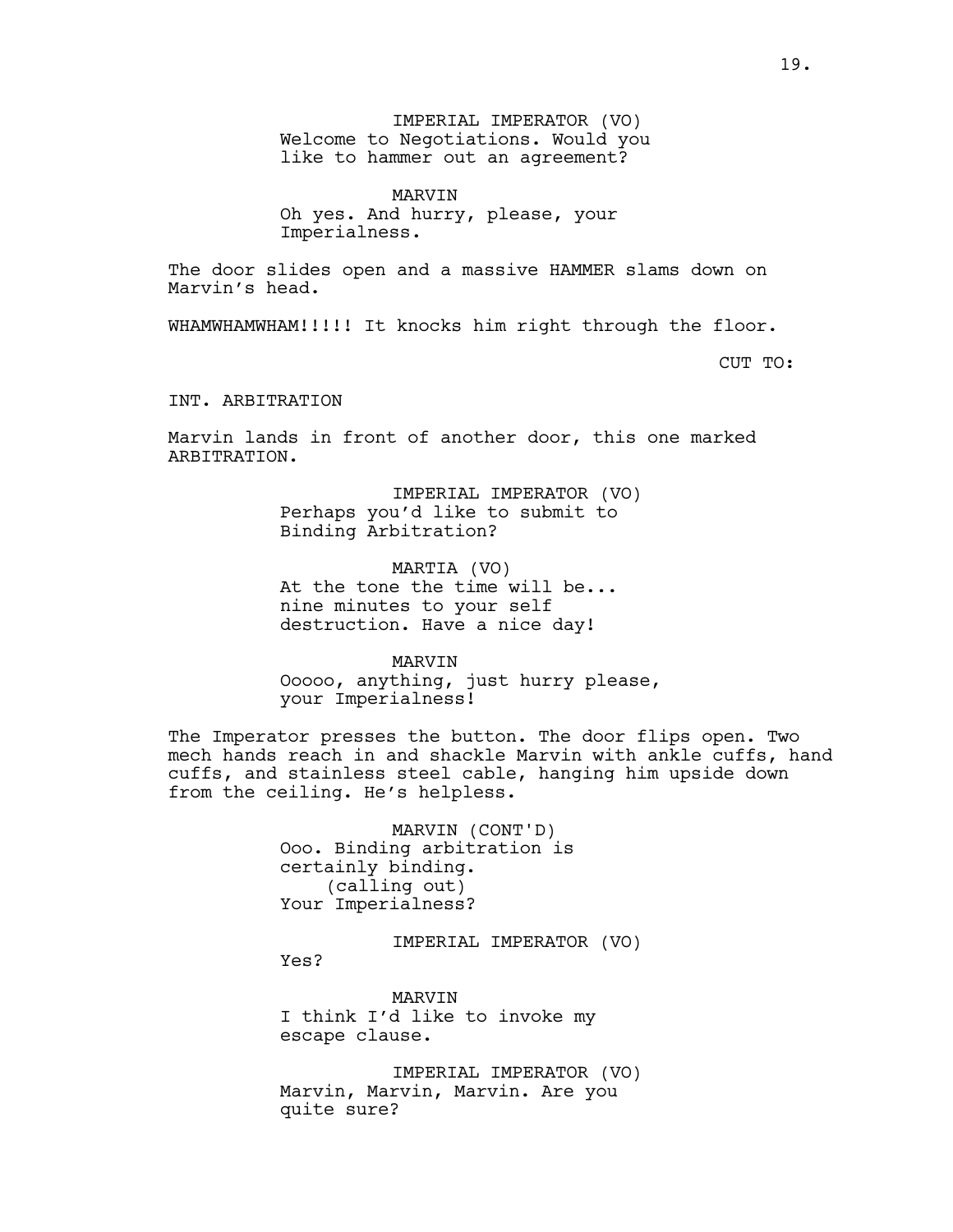MARVIN Mmmmmm, yes... I *think* so, sir.

The wall slides open, revealing a huge crablike mech claws projecting through and snapping angrily at Marvin.

> IMPERIAL IMPERATOR (VO) After all, Marvin... you did invoke your Escape *Claws*. (apologetic chuckle) I'm sorry for the bad pun, my boy.

MARVIN Oooo. A little matter of misspelling.

SNAP! SNAP! Marvin wiggles. He dodges heroically. With one last CLACK, the claws inadvertently cut Marvin's shackles off. He falls OS.

> MARVIN (CONT'D) (trailing off) Hooohoohoohooooooy!

We see a big hole open in the floor. Marvin plummets through.

WALL CROSS SECTION

Marvin falls down through the tubing in the wall. The tube forms a loop that loop-de-loops around and empties out the side of the tunnel.

We pull back to see the Imperial Imperator is watching Marvin on a video monitor, inadvertently escaping.

> IMPERIAL IMPERATOR Drat. Might have known he'd find a loophole.

> > CUT TO:

### EXT. MARTIAN CANALS - NIGHT

K-9 is running through the canal, looking for Marvin. Suddenly he looks up to hear...

MARVIN (VO)

Auuuuuuugh!

In the far distance, K-9 sees the looming Negotiations Building. And he sees Marvin falls out a drainpipe running halfway down the structure.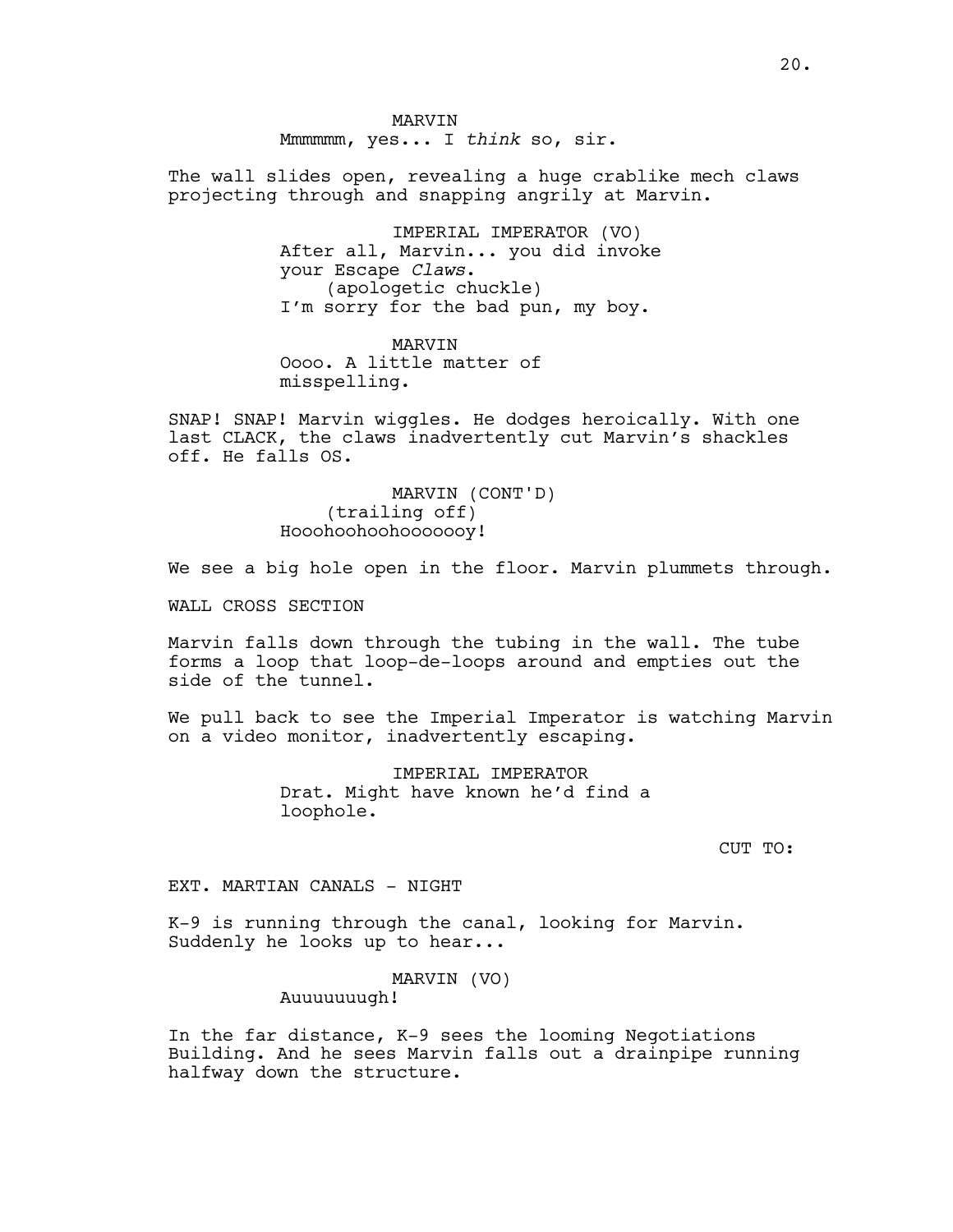Auuuuugh!

Marvin plummets, down, down, down...

Marvin falls into a racetrack stadium, the RUNAROUND. At last K-9 has found him! He bolts off to the stadium.

EXT. RUNAROUND TRACK AND FIELD STADIUM

PAF! Marvin SLAMS into the ground. He gets up, shaking his head clear. A gun SOUNDS.

> ANNOUNCER (OS) And they're off!

We see the Runaround is like a race track, with checkered striping and racing flags all over. Grandstands hold an enthusiastic crowd of Martian spectators.

> MARTIANS (ROAR of approval)

Marvin looks up as a pack of MARTIANS in athletic garb tear past him, fast as the Road Runner. They spin Marvin this way and that as they charge past.

> MARTIANS (CONT'D) (ad lib wallas) Oh! Ahhh! OOooo!

MARTIAN 1 pauses to warn him.

MARTIAN 1 Oooooo, don't stop here! This is the Runaround, ya crazy! (looking back in terror) He's coming!

Martian 1 runs ahead OS. Suddenly the ground is shaking! SCREEN SHAKE! SFX

STAMPING! Marvin looks back as a shadow covers him. YIKES!

As Marvin turns and runs, TRUCK BACK to reveal the Imperial Imperator piloting a huge STAMPING MACHINE. It's built sort of like a flamingo: a small cockpit, long spindly legs ending in huge Martian tennis shoes. STAMP! STAMP! STAMP!

> IMPERIAL IMPERATOR (through loudspeaker) Keep running around, my boy!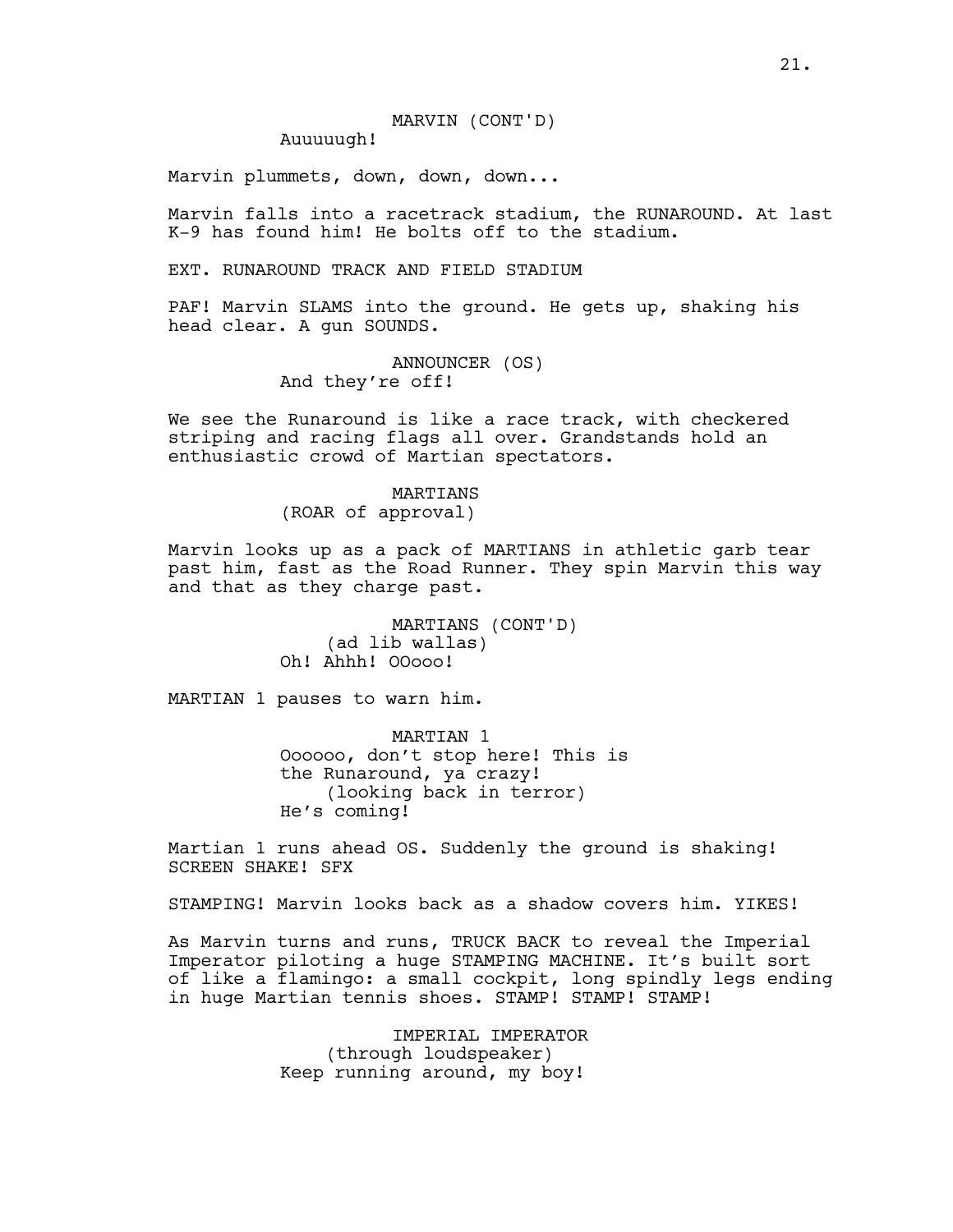MARVIN Are you still... (pant) ...on my side, your Imperialness?

IMPERIAL IMPERATOR Of course, Marvin! I'm giving you the stamp of approval!

Marvin narrowly misses getting STAMPED by the towering stamping machine. He runs past several Martians as they get STAMPED flat! Yeech! They're crunched into a mashed smear of metal, crushed conduit, and tennis shoe. The crater is shaped into the letters: OK.

A panel slides open from the canal wall, and a FIRST AID ROBOT marked with a red cross, motors out, SIRENS HOWLING. (All Martian robots are faceless stick figures. They're as human as the brooms in Sorcerer's Apprentice.)

The first aid robot motors in, sweeps up the smashed-topieces Martians and carries the remains off.

The first aid robot motors over to a dust bin and dumps the remains, scurrying off. TRUCK IN on the trash can's label:

KEEP MARS BEAUTIFUL.

In the grandstands, MARTIANS enjoy the action. Bursting through a gateway is K-9, breathlessly looking around for Marvin. He spots him down on the track. He gasps to see...

Marvin's struggling to keep up as a pack of high powered Martians pass him by. He trips. He falls heavily into the dust!

## MARTIANS

Oooooh!

The shadow of the Stamper looms over Marvin. He cowers. He cringes. He's given up. The Stamper's OK foot raises over him.

> IMPERIAL IMPERATOR As I promised you, my boy. You are A-OK.

Suddenly Marvin hears an OS WHISTLE. He looks back.

Charging down the stairs, and over railings, K-9 hurtles down the stands toward him. WHISTLING, he waves a sign: DON'T GIVE UP, MASTER! He flips it around: GO MARVIN 5!!!!

> $K-9$ (ear splitting WHISTLE)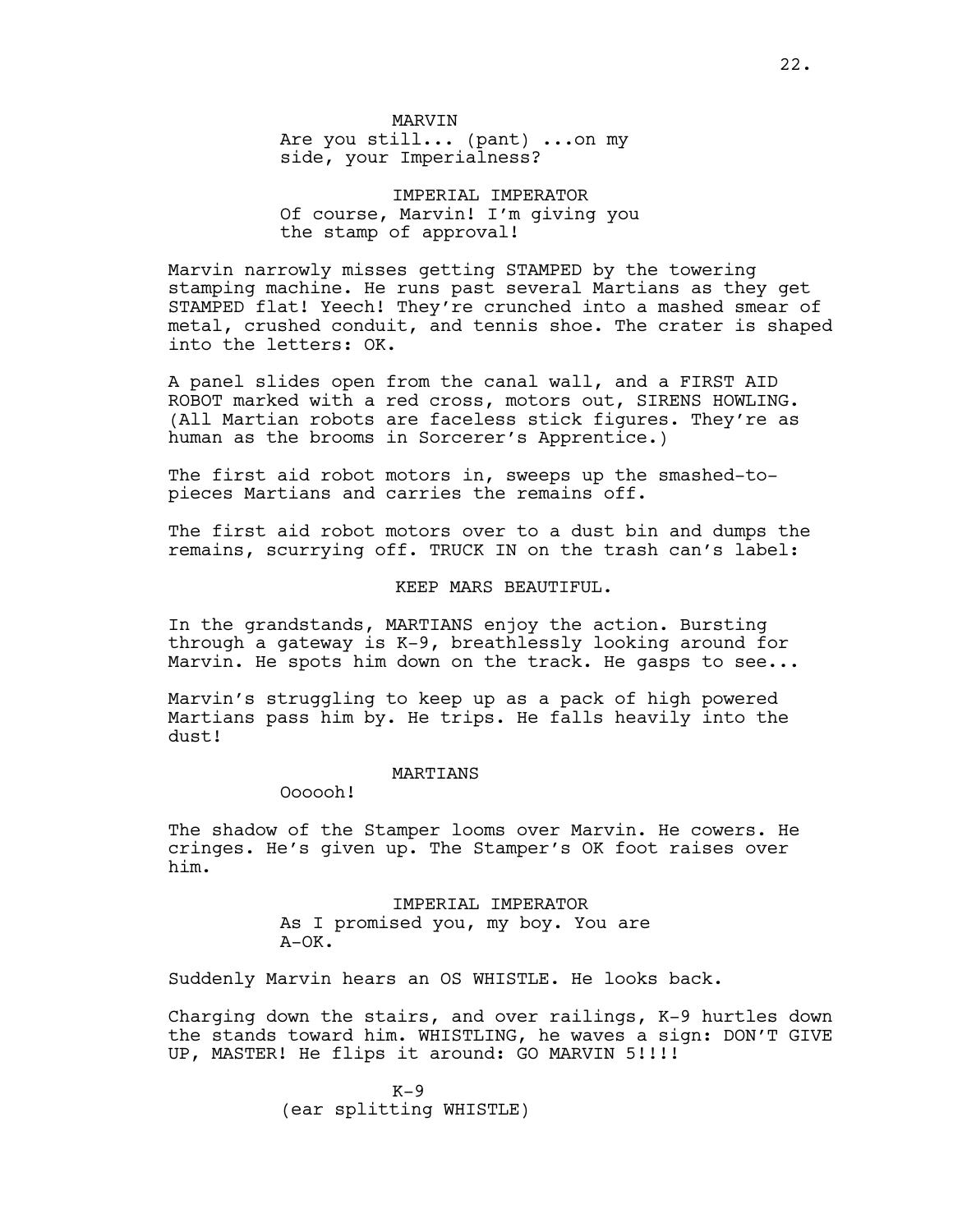The screen goes SEPIA TONED. SLOW MOTION. Marvin looks back at K-9, his pupils forming into hearts. A Martian's best friend *is* his dog after all!

SEPIA TONED. In slow motion K-9 charges down the stairs. He's waving a sign: I LOVE YOU MASTER! Encouraged by his loyal dog, Marvin's face screws up with determination. TRIUMPHANT MUSIC...

Back to color, Marvin starts racing down the track like a bullet. The MUSIC SOARS!

Marvin rockets past a pack of Martians so fast their clothes tear off, revealing their funny boxer shorts. The STOMPER, still in hot pursuit, stomps them OK a second later. A sign flips out of the smashed debris of mangled Martian: I'M OK, YOU'RE OK.

We see the finish line. A thin gleam of RED TAPE stretches between Marvin and the finish line.

> ANNOUNCER (OS) And it's Marvin, all alone in the home stretch!

MARTIANS (cheers) Marvin! Marvin!

Marvin charges toward his triumph, chest out, set to break the tape. But as he crosses the finish line, the red tape just stretches out with him!

PAN with Marvin as the tape plays out further and further as he runs.

We see the red tape dispenser, red tape spinning out of it like fishing line. Finally the end of the roll is reached...

Marvin's strains against the end of the red tape. The tension stetches. It strains. It becomes unbearable... and suddenly the Red Tape SNAPS, hurling MARVIN right into the track wall, landing in a tangled heap of red tape.

> ANNOUNCER (VO) Uh oh! Looks like he's tangled in red tape!

Marvin pokes his head out of the tape. Over Marvin's shoulder we see the STAMPER fast approaching. He tugs against his bonds, helpless.

MARVIN

Oh dear!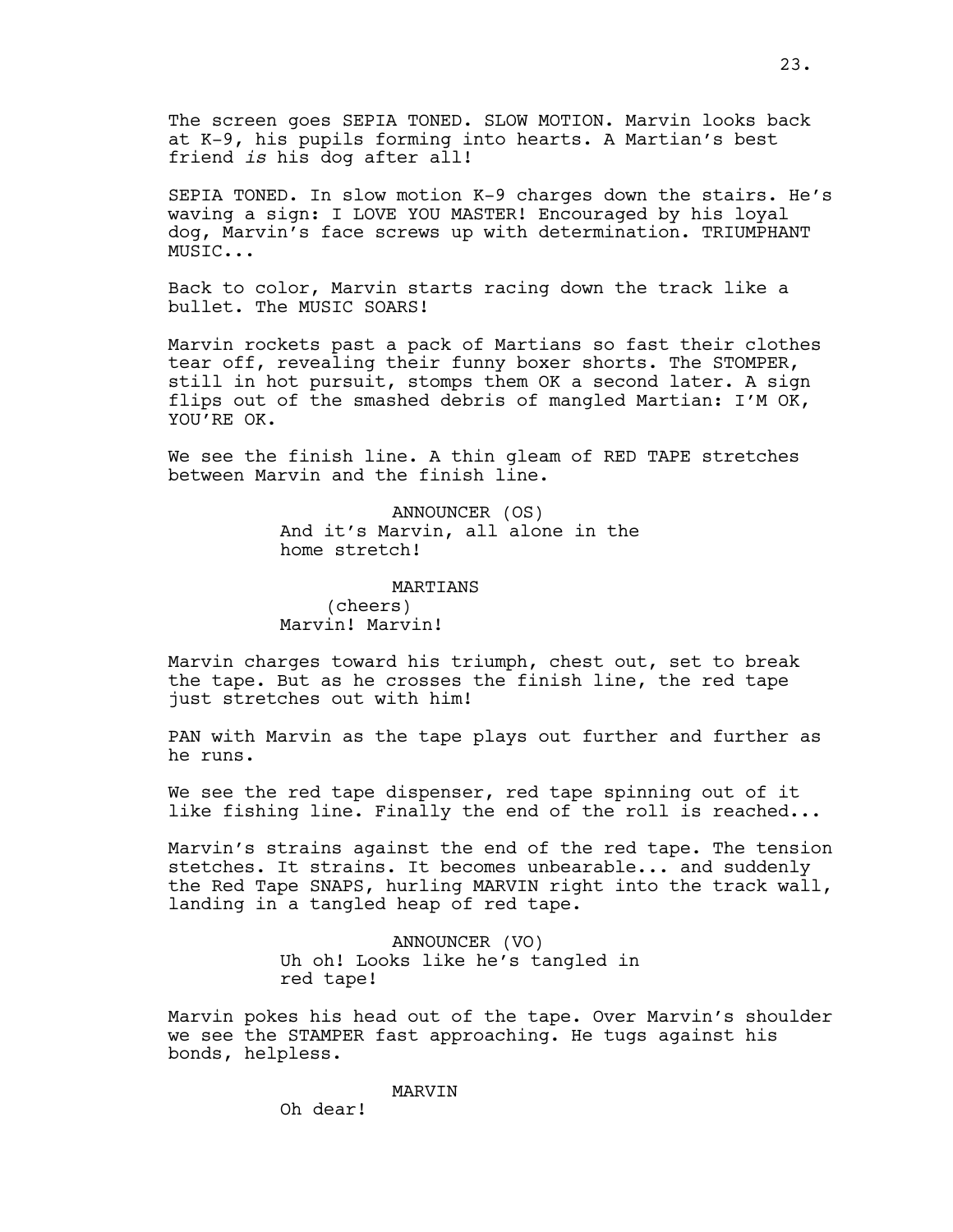MUSIC STING! As Marvin struggles helplessly, we...

FADE TO BLACK.

## **END ACT II**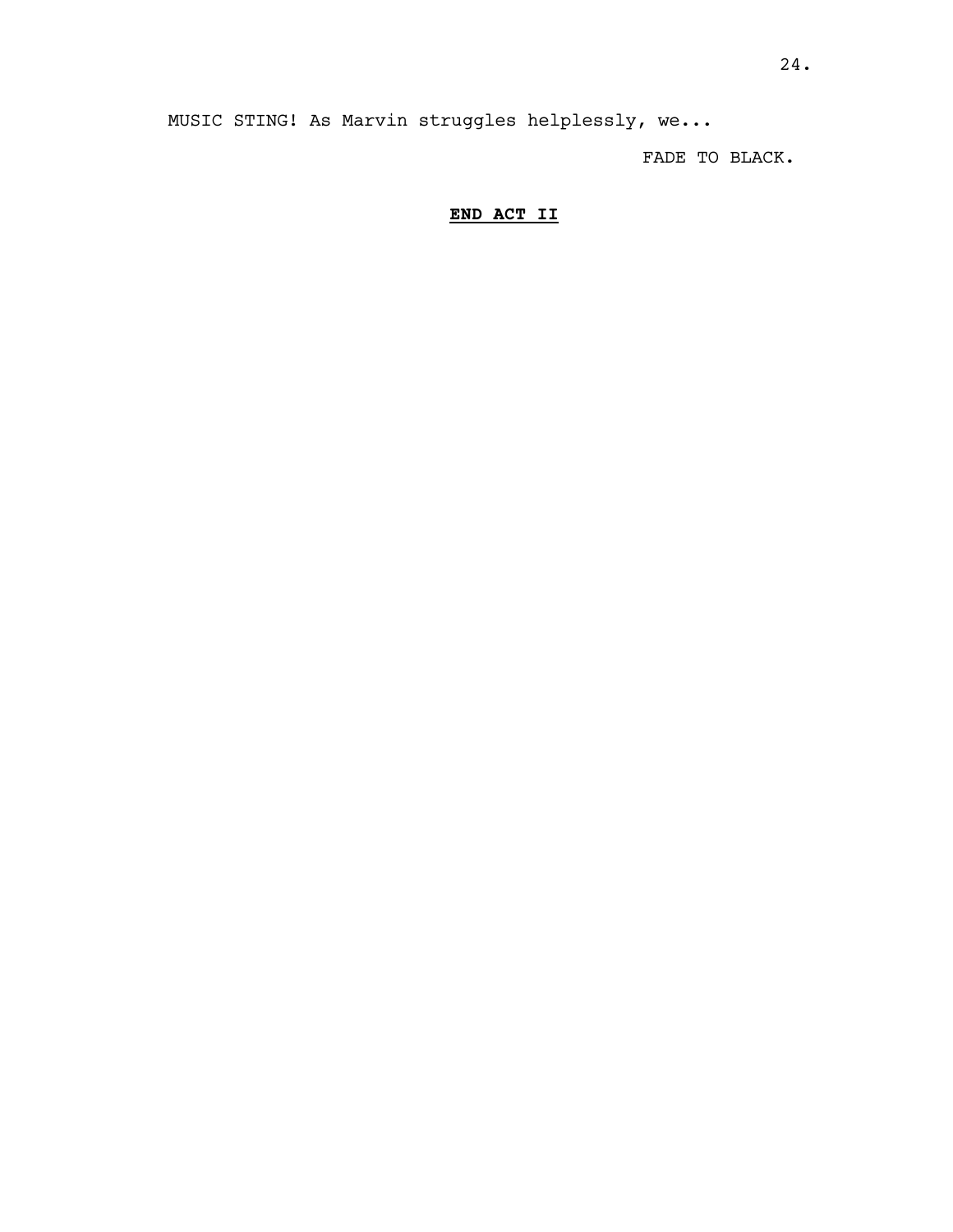FADE IN:

EXT. RUNAROUND FINISH LINE - NIGHT

Marvin struggles, tangled in the mass of red tape.

The robot Stamper charges toward him, STAMPING the ground like thunder.

Horrified, K-9 leaps over the railing toward Marvin.

The loyal dog charges up to the entangled Marvin, the Stamper fast approaching in the BG. K-9 grabs the red tape in his teeth and starts whirling Marvin hammer throw style. Just before the Stamper can stamp, K-9 hurls them both OS. The Stamper's foot misses them. STAMP!

K-9 and Marvin sail right over the top of the upper grandstands.

MARTIANS

Oooooo!

CUT TO:

## EXT. THE TOWER OF OPPRESSION

The Tower of Oppression looms, black and foreboding against the moon. Marvin and K-9 sail to the top penthouse, an elegant glass tower.

CUT TO:

INT. TOWER OF OPPRESSION - THE PENTHOUSE

It's a board room dominated by a long table. Seated around it are the POWERS THAT BE, a stuffy looking bunch of Martians in robes. Through the window, we can see K-9 and Marvin flying at the window and...

CRASH!!!! K-9 and Marvin smash right through the window in a shower of safety glass.

They slide right along the table, sliding all the way along to the head of the table, where a vacant chair sits.

Just as they reach it, and perfectly timed, the chair quickly lowers through a hole in the ground, and rises again with the Imperial Imperator sitting comfortably awaiting them.

He stops them with his palm. Marvin's watch flashes.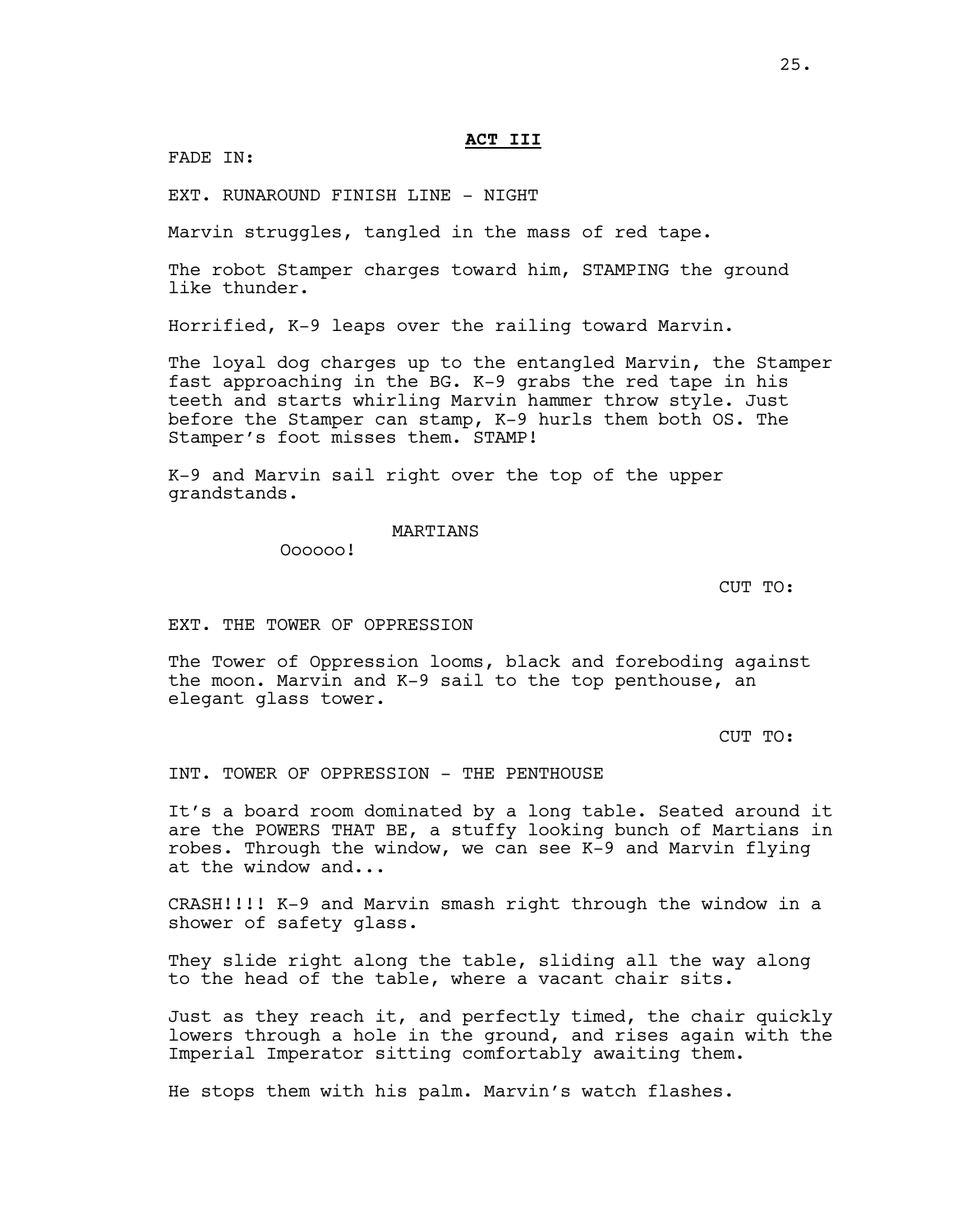MARTIA (VO) At the tone the time will be... five minutes to your self destruction. Have a nice day!

MARVIN (sheepish) Hello, your Imperialness...

IMPERIAL IMPERATOR Marvin, you made it! (sotto) What a pity. (to Marvin) Tell me, my boy, how did you ever get through the Proper Channels... with five actual minutes to spare?

Marvin hugs his dog. K-9 is pleased as Punch.

MARVIN Well... K-9 hurled me off the Runaround--We sort of... dropped in, your Imperialness.

The Imperator rears back in shock.

IMPERIAL IMPERATOR You mean to say... you went outside the PROPER CHANNELS???

The POWERS THAT BE all shake their heads. They're a grim bunch.

> MARVIN Ooo. Does this mean... you're not on my side anymore, your Imperialness?

IMPERIAL IMPERATOR (SNAPPING his fingers) Marvin, you subversive little twerp... you're under arrest!!!

A squad of Censor Sensors appears, saluting the Imperator. He SNAPS his fingers. The Censor Sensors seize Marvin and K-9 and haul them away. MUSIC STING!

CUT TO:

INT. COURTROOM

It's sort of a black limbo, with the furniture suspended only by the zig-zagging walkways.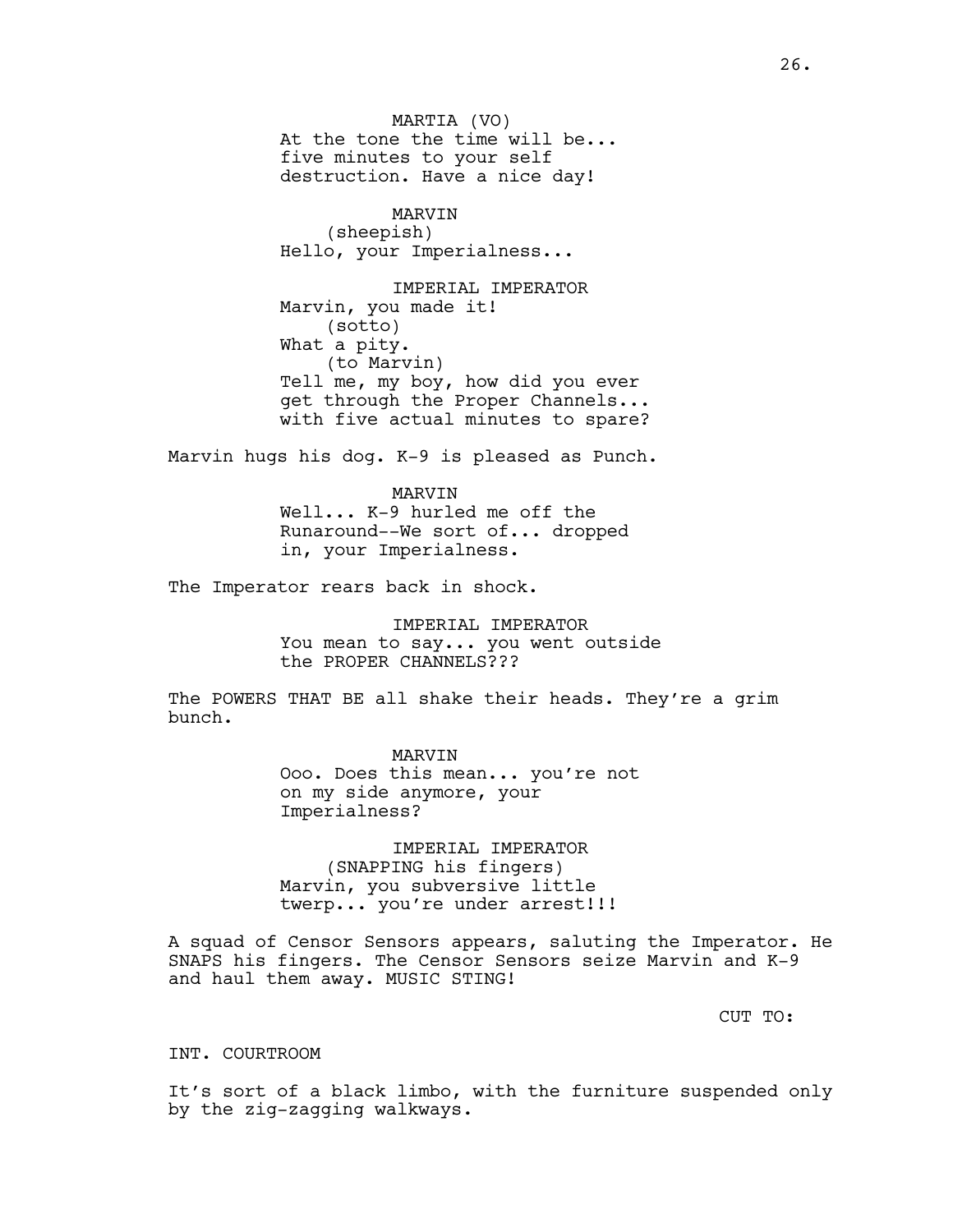(see sketch) There's a jury box, with Sensor Censors as jurors, a dock for Marvin the prisoner, and a witness box for K-9. Dominating the courtroom is the bench, a towering perch for the Imperial Imperator.

> IMPERIAL IMPERATOR Marvin 5.43221. You are hereby charged with the following high crimes...

Marvin sinks further and further into his chair with shame as each crime is read out.

> IMPERIAL IMPERATOR (VO) (CONT'D) Enlightening the Blind Alley... finding a Loophole in Negotiations...

> IMPERIAL IMPERATOR (VO) (CONT'D) ...unauthorized friendship with your K-9 biological unit--

> > $K-9$

Grrrrr...

IMPERIAL IMPERATOR ...with intent to corrupt, I might add... (reading) And worst of all... going outside the Proper Channels!

MARVIN Do I enter a plea now, your Imperialness?

Shaking his head, the Imperator scribbles a new charge on the roll.

> IMPERIAL IMPERATOR --And Ignorance of the Law. Marvin, Marvin. You know there's only one plea in a Martian court... guilty.

> > MARVIN

Oh dear!

IMPERIAL IMPERATOR Marvin 5.43221... I hereby declare you irredeemably... unMartian!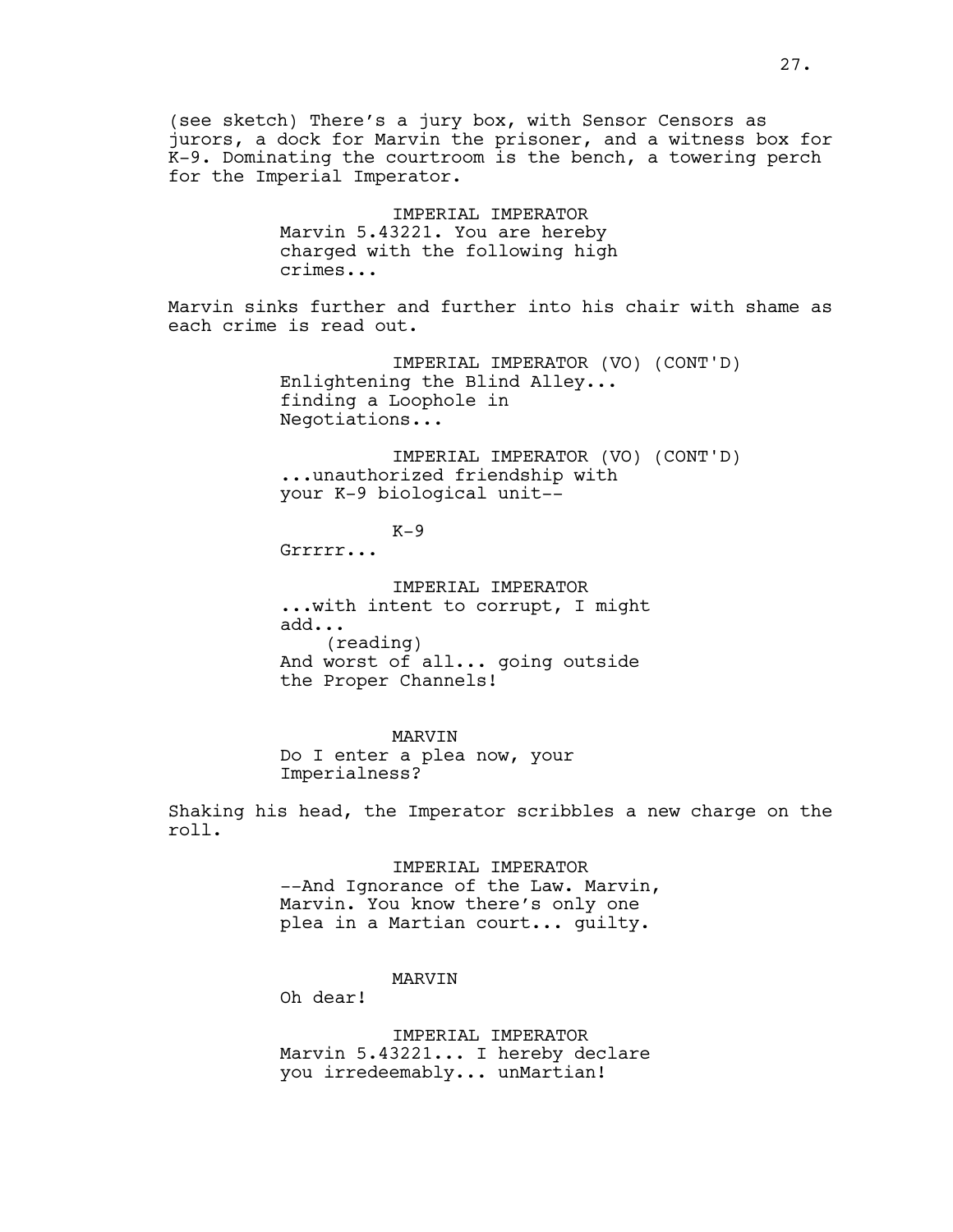Censor Sensors 1 and 2 grab Marvin with mech arms, hoisting him into the air. Censor Sensors 3 and 4 play the DEATH MARCH on mech DRUMS and trumpet.

PAN with Marvin as he's carried past K-9. The loyal dog stands at attention. The Censor Sensors mercifully pause. K-9 hands Marvin a note and salutes. Marvin reads it.

> MARVIN (sniffling) Good bye to you too, K-9.

They carry him over to a huge file hatch marked MISTAKES. The hatch slides open, revealing a huge piston style smashing Machine, labeled: MARTIAN MASHER. Censor Sensor 4 plays TAPS on a mech trumpet.

Saluting. CENSOR SENSOR 5 comes in.

CENSOR SENSOR Imperial Imperator 2.468.

IMPERIAL IMPERATOR Mmmm... Yess?

CENSOR SENSOR 5 You have declared Marvin 5.43221 an unMartian?

Glancing at Marvin, the Imperator taps the Sensor with his staff, assuming an easy familiarity.

> IMPERIAL IMPERATOR Stunning observation by the state, wouldn't you say, Marvin?

CENSOR SENSOR 5 Imperator, you will refrain from tampering with Government Property.

The Imperator apologetically wipes Censor Sensor 5 with the sleeve of his gown.

> IMPERIAL IMPERATOR Oh. So sorry, old boy.

CENSOR SENSOR 5 Imperator, you will submit Permit #450077-A. Permit for the state declaration of unMartians.

IMPERIAL IMPERATOR (smugly) Of course...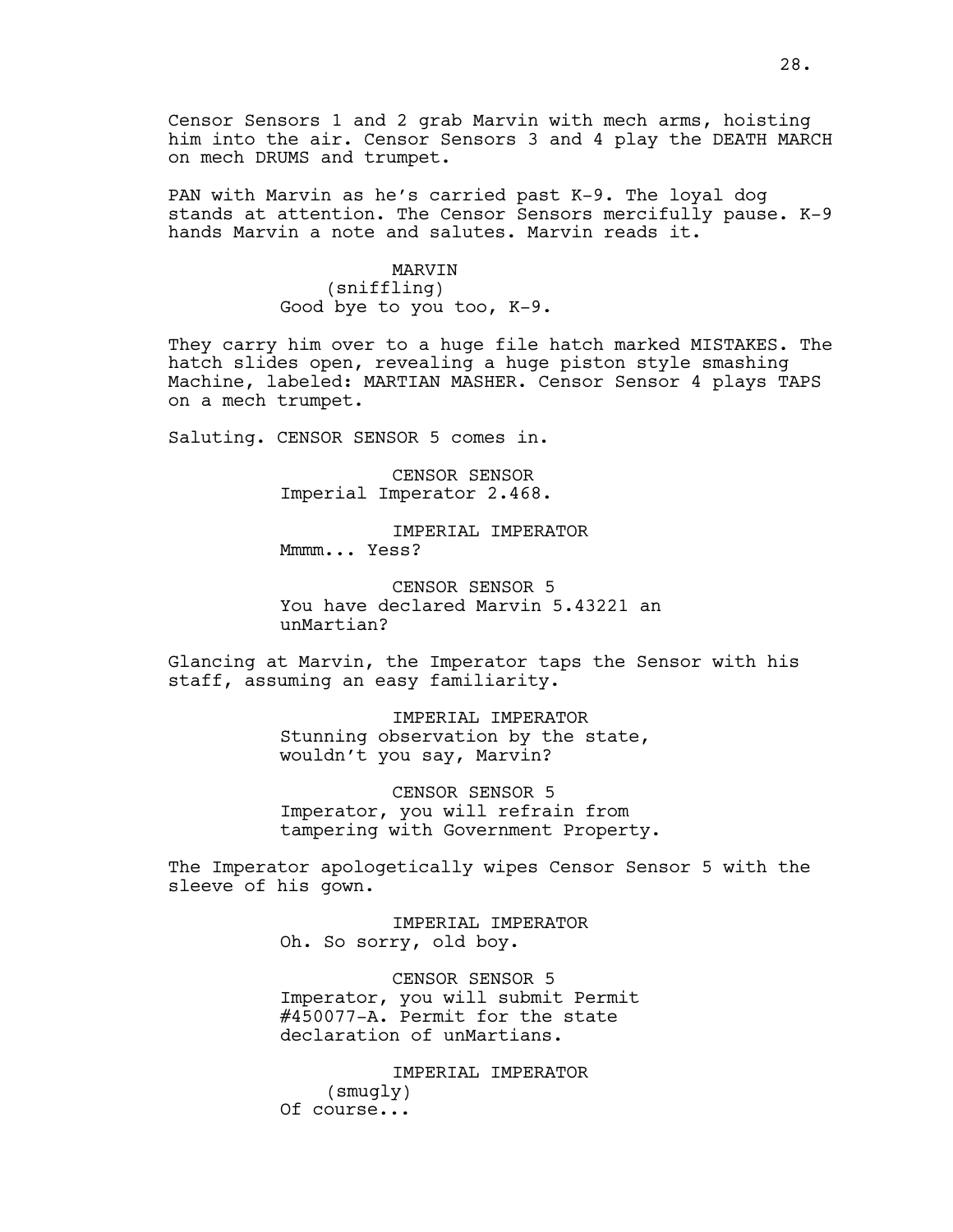We see a vast array of drawers, each labeled with a different permit form: e.g. READING PERMIT, WRITING PERMIT, ARITHMETIC PERMIT, HALL PERMIT, ELEVATOR PERMIT, DRINK OF WATER PERMIT, BAD PUN PERMIT, etc. The Imperial Imperator runs his finger all along the drawers down to the UNMARTIANS PERMIT.

> IMPERIAL IMPERATOR (VO) (CONT'D) Ah, here we are... UnMartians, state declaration of...

Marvin looks up horrified, as if he just remembered leaving the front door unlocked.

> MARVIN Oh, dear! Your Imperialness!

IMPERIAL IMPERATOR Not now, Marvin. I'm about to consign you to eternal oblivion.

MARVIN But Your Imperialness---

IMPERIAL IMPERATOR Don't take it so hard, my boy. We all have to come to it, sooner or later.

The Imperator reaches into the drawer... He roots around... for the drawer seems empty. He finally pulls up a small pink SLIP.

> IMPERIAL IMPERATOR (CONT'D) (reading) Item out of stock. To reorder, refer to clerk number 5.43221... (seething) Maaaarviiin!

MARVIN Oh dear! That's the form I was OK'ing, your Imperialness... when you advised me to renew my existence permit... (sheepish) Sorry, sir...

The Censor Sensors surround the Imperial Imperator.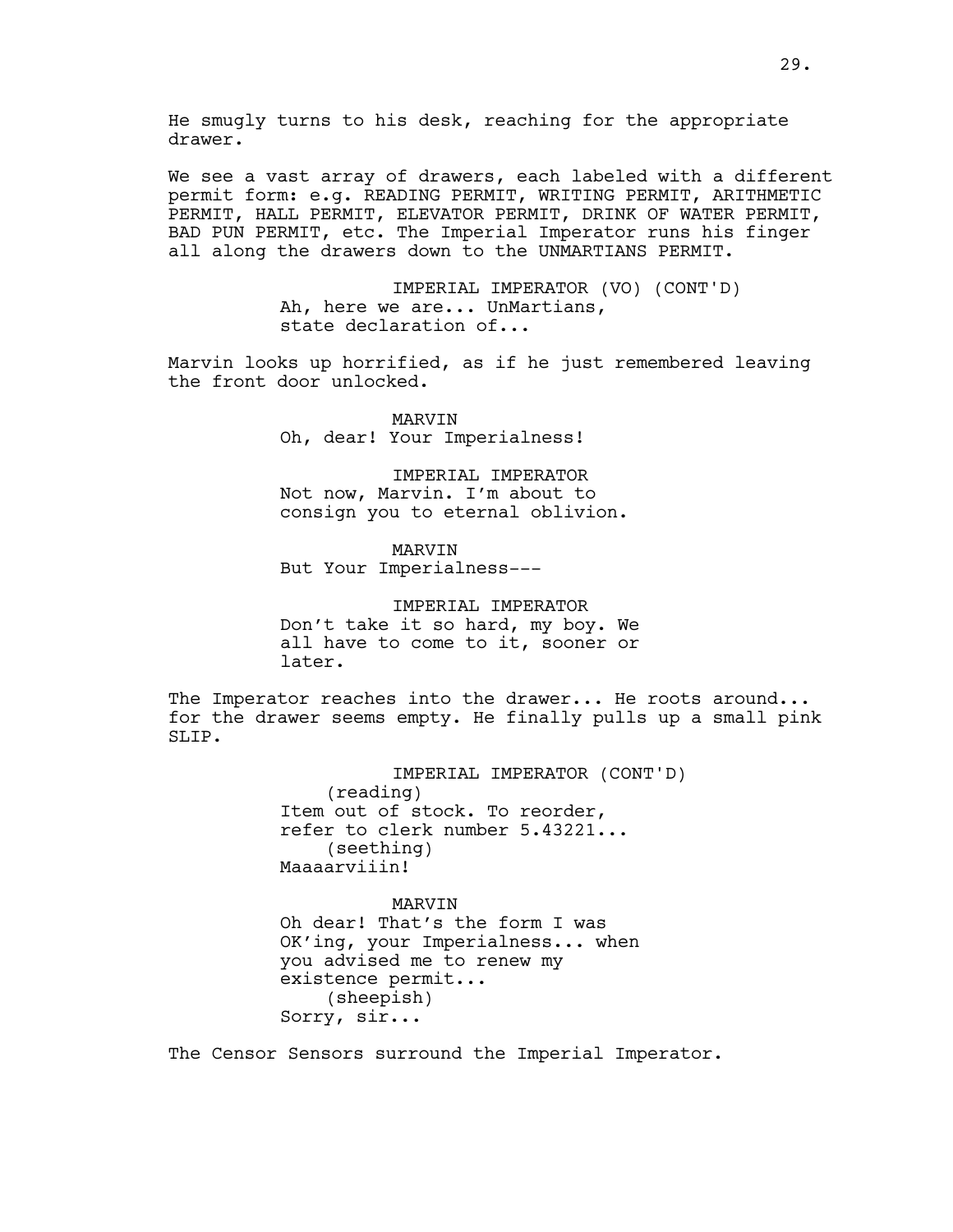CENSOR SENSORS Imperial Imperator 2.468...You have violated statute 2234.32; declaring an Imperial Judgement without a permit.

IMPERIAL IMPERATOR Dear, dear. Looks like I'm the proverbial bad Martian.

The Sensors sprout their ever present GIANT MALLETS. The Imperator snaps to attention, ready to accept his punishment like a true Martian.

> IMPERIAL IMPERATOR (CONT'D) Gentlemen... do your duty.

Marvin and K-9 cringe. SCREEN SHAKES as the OS POUNDING begins. Marvin and K-9 wince as the Censor Sensors WHOP the living hell out of the Imperator. Mechanical bits of him skitter into frame as the OS punishment goes on and on and on.

Marvin looks OS in deepest admiration.

MARVIN Such calm... Such devotion to duty... Such self-sacrificial deference to Mars...

 $K-9$ (nodding) SNIFFLES.

MARVIN (sniffle) K-9... He just breaks me up!

The imperial imperator's round black head rolls into scene.

IMPERIAL IMPERATOR You're telling me.

A censor sensor hovers in, mallet raised and SMASH SMASH SMASHES the impertor's head flat.

BAMM!!! BAMMMMM!!!!! CRASH! SLAMM!!! Some bits of Imperator gears and transistors bounce into scene at their feet. K-9 and Marvin are swooning with respect. All they can do is salute their heroic comrade as he gets what's coming to him.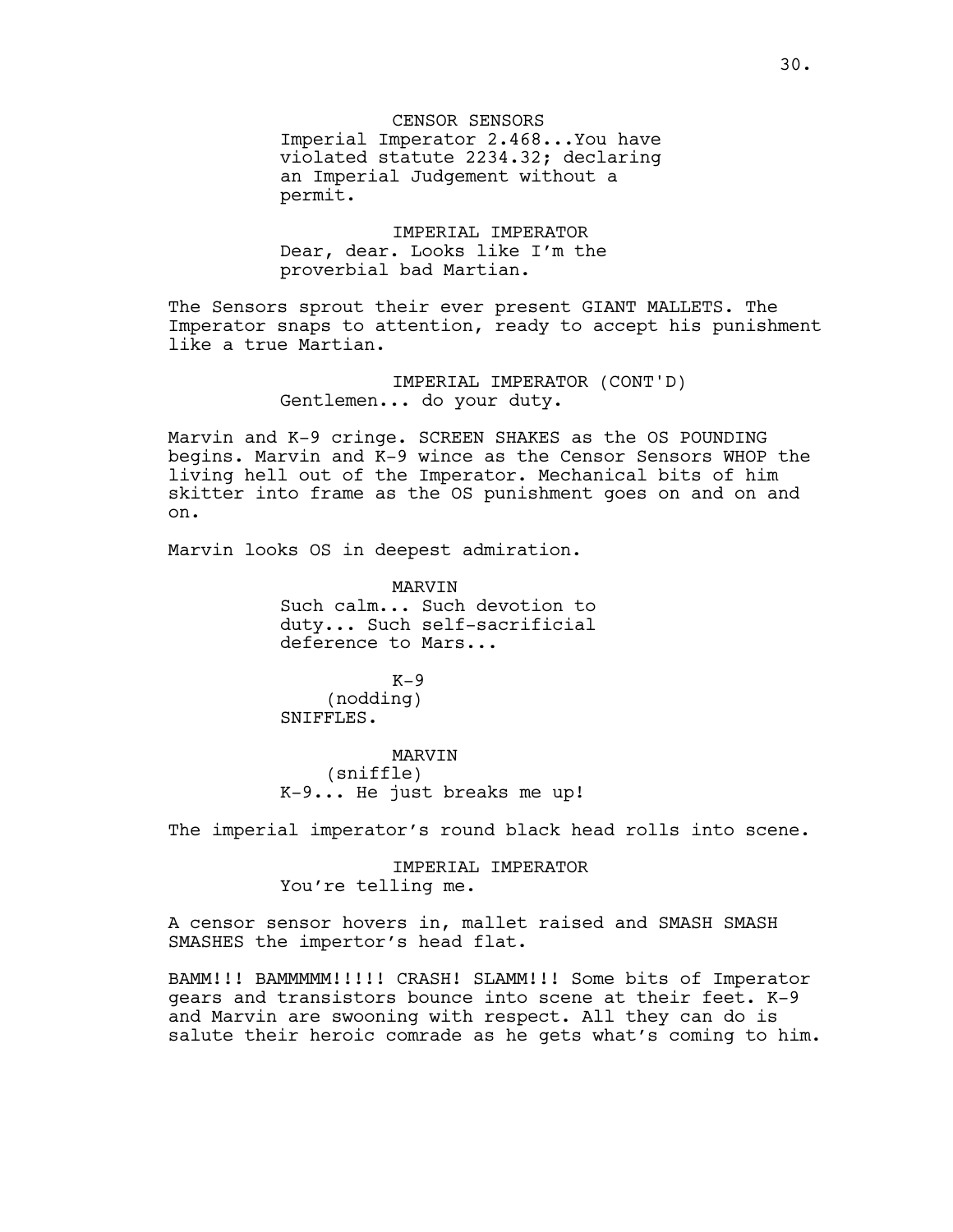SWEEPING METAL AND GLASS SFX. After a BEAT, the Censor Sensors hover through with the Imperator all smashed to pieces and piled on dust pans. They sweep up the debris in the scene and exit.

#### MARVIN

K-9... there goes a great Martian!

Marvin sits, chin on his knees, dejected as all get out.

MARVIN (CONT'D) No wonder he was Imperial Imperator. (sniff!) I'll never be the Martian he was!

K-9 looks sympathetically at his master. SYMPATHETIC VIOLINS. SFX ALARM!

Marvin flips open his helmet to reveal his battery running down.

His wristwatch flashes. The telescreen with Martia pipes in.

MARTIA And this just in... Marvin 5 will self destruct in ten seconds...

MARVIN I'm a failure, K-9. That makes me very unhappy... very unhappy indeed. (sniffles) Goodbye, K-9. I hope you get a worthier master.

SFX: BEEEEEP! Marvin EXPLODES! K-9 WEEPS over the pieces of his belated master. TRUCK INTO Marvin's wristwatch telescreen.

> MARTIA (VO) Remember Martians... renew those existence permits early. Have a nice day!

K-9 shakes off his tears. He ponders. He's mad. Frustrated. Then he gets an idea. He leans over to Sensor Censor 5, pointing to the shattered bits of Marvin. He flips up a sign:

YOU FORGOT TO PUNISH HIM.

CENSOR SENSOR 5 Impossible. Forgot to Punish?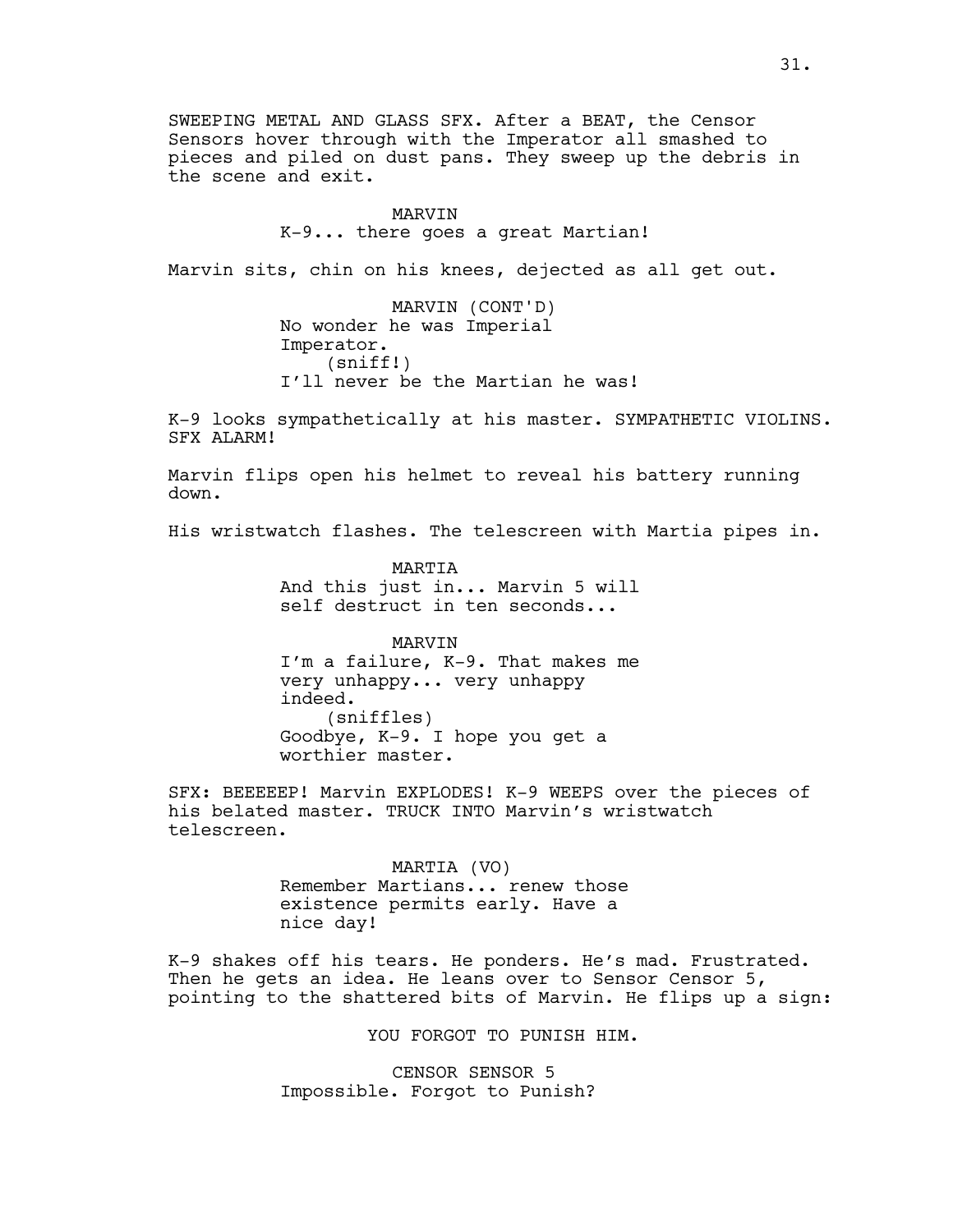K-9 flips the sign around: HE'S STILL GUILTY. He flips it again: AIN'TCHYA GONNA PUNISH HIM?

The Sensor glares its telescopic eye at Marvin with shock. It flourishes a RED ALARM.

A whole battalion of Censor Sensors flood the air from all directions. Censor Sensor 5 communicates with them in WHIRRING MECHANICAL CLICKS.

They respond with similar WHIRRING MECHANICAL CLICKS. Some of them actually sound like shocked gasps of disapproval. They zip OS.

We see the smashed remains of Marvin. TRUCK BACK to reveal the army of Censor Sensors staring down at him. One sweeps him up and carry him OS.

We see a futuristic tube, the REINTEGRATOR. The Censor Sensor tosses Marvin in. He REINTEGRATES. The Censor Sensor yanks him out again and OS.

We see the crowd of censor sensors. One of them whips up a permit and hands it to Marvin. It is the same as we saw earlier. But now it flashes: RENEWED. RENEWED. RENEWED.

> CENSOR SENSOR 5 (CONT'D) Marvin 5.43221! You have selfdestructed without paying your debt to society.

CENSOR SENSORS How dare you?

MARVIN I know... I'm a bad Martian. (realizing) You mean... you've reprieved me... to punish me?

CENSOR SENSORS Your Permit to Exist is hereby renewed.

CENSOR SENSOR 5 The sentence of the court must be carried out.

MARVIN (delighted) Oh goody! You have made me very happy... very happy indeed!